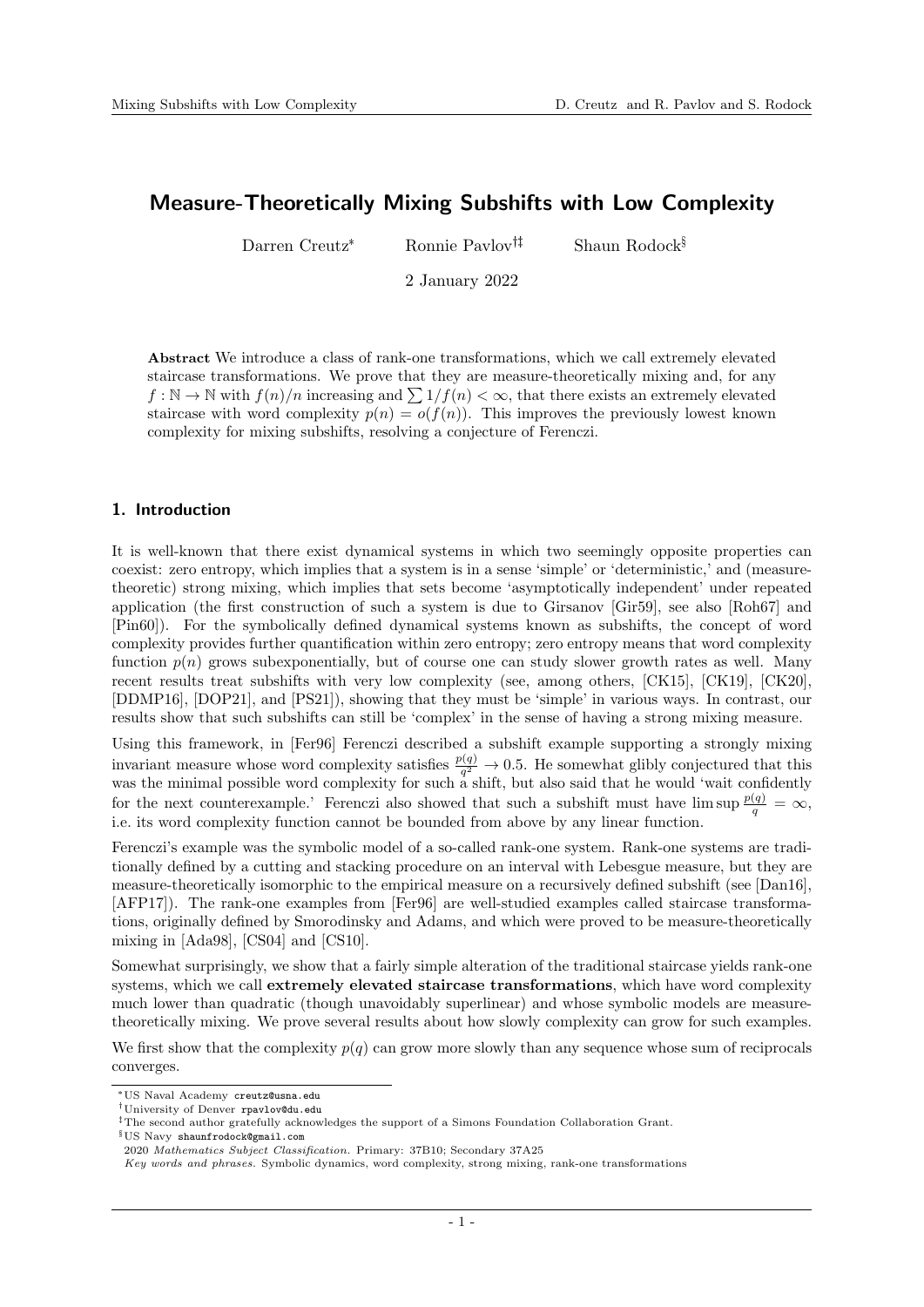**Theorem [5.1.](#page-7-0)** Let  $f : \mathbb{N} \to \mathbb{N}$  be a function such that  $\frac{f(q)}{q}$  is nondecreasing and  $\sum \frac{1}{f(q)} < \infty$ . Then there exists a (mixing) extremely elevated staircase transformation where  $\lim \frac{p(q)}{f(q)} = 0$ .

This is not, however, a necessary restriction on word complexity, as we can construct some examples with even slower growth.

**Theorem [5.2.](#page-8-0)** There exists a (mixing) extremely elevated staircase transformation where  $\sum \frac{1}{p(q)} = \infty$ .

We also prove two results about the complexity function along a sequence, the first of which is a superlinear lower bound.

**Theorem [5.3.](#page-9-0)** For every extremely elevated staircase transformation,  $\limsup \frac{p(q)}{q \log q} = \infty$ .

Then, we show that Theorem [5.3](#page-9-0) is not optimal; there exist such mixing subshifts with even lower complexity along sequences.

**Theorem [5.4.](#page-9-1)** For every  $\epsilon > 0$ , there exists a (mixing) extremely elevated staircase transformation where  $\liminf \frac{p(q)}{q(\log q)^{\epsilon}} = 0.$ 

Finally, we show that extremely elevated staircase cannot achieve linear complexity even along a sequence.

**Theorem [5.5.](#page-10-0)** For every extremely elevated staircase transformation,  $\lim \frac{p(q)}{q} = \infty$ .

In the spirit of Ferenczi's 'waiting confidently for the next counterexample,' we also wonder whether there are other classes of subshifts supporting mixing measures which can achieve even lower complexity.

<span id="page-1-0"></span>Question 1.1. Is there any nontrivial lower bound on complexity growth for all subshifts with a mixing measure, i.e., does there exist  $f > 1$  so that  $\liminf \frac{p(q)}{q f(q)} > 1$  for all such subshifts?

Question 1.2. Is there a superlinear lower bound on complexity growth along a sequence for all subshifts with a mixing measure, i.e., does there exist unbounded g so that  $\limsup \frac{p(q)}{q(q(q))} = \infty$  for all such subshifts?

We note that in Question [1.1,](#page-1-0) we chose phrasing to admit the possibility that there exist such examples which have linear complexity along a subsequence, as this was not ruled out by Ferenczi's results and we do not know whether it is possible.

## 2. Definitions and preliminaries

#### 2.1. General symbolic dynamics and ergodic theory

We begin with some general definitions in ergodic theory.

**Definition 2.1.** A measure-theoretic dynamical system or MDS is a quadruple  $(X, \mathcal{B}, \mu, T)$ , where  $(X, \mathcal{B}, \mu)$  is a standard Borel or Lebesgue measure space and  $T : X \to X$  is an invertible measurepreserving map, i.e.  $\mu(T^{-1}A) = \mu(A)$  for all  $A \in \mathcal{B}$ .

**Definition 2.2.** An MDS  $(X, \mathcal{B}, \mu, T)$  is **ergodic** if  $A = T^{-1}A$  implies that  $\mu(A) = 0$  or  $\mu(A^c) = 0$ .

A crucial usage of ergodicity is the mean ergodic theorem:

**Theorem 2.3.** If  $(X, \mathcal{B}, \mu, T)$  is ergodic, then for any  $f \in L^2(X)$  with  $\int f d\mu = 0$ ,

$$
\lim_{n \to \infty} \int \left| \frac{1}{n} \sum_{i=0}^{n-1} f \circ T^{-i} \right|^2 d\mu = 0.
$$

**Definition 2.4.** An MDS  $(X, \mathcal{B}, \mu, T)$  is strongly mixing if for all  $A, B \in \mathcal{B}, \mu(A \cap T^{-n}B) \to \mu(A)\mu(B)$ .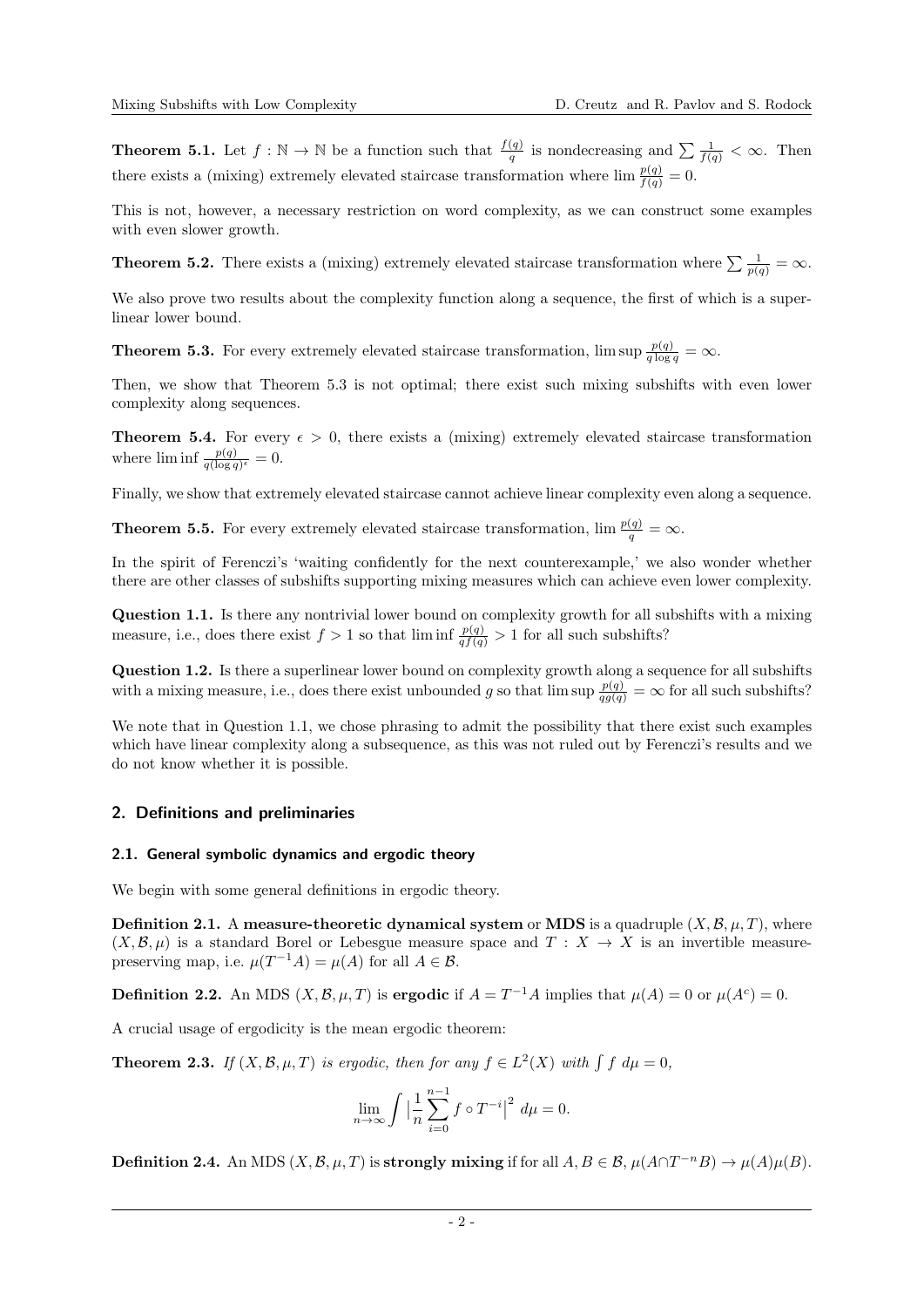**Definition 2.5.** An MDS  $(X, \mathcal{B}, \mu, T)$  and an MDS  $(X', \mathcal{B}', \mu', T')$  are **measure-theoretically isomorphic** if there exists a bijective map  $\phi$  between full measure subsets  $X_0 \subset X$  and  $X'_0 \subset X'$  where  $\mu(\phi^{-1}A) = \mu'(A)$  for all measurable  $A \subset X'_0$  and  $(\phi \circ T)x = (T' \circ \phi)x$  for all  $x \in X_0$ .

Most of the systems we study in this work will be symbolically defined systems called subshifts.

**Definition 2.6.** A subshift on the finite set A is any subset  $X \subset \mathcal{A}^{\mathbb{Z}}$  which is closed in the product topology and shift-invariant, i.e. for all  $x = (x(n))_{n \in \mathbb{Z}} \in X$  and  $k \in \mathbb{Z}$ , the translation  $(x(n + k))_{n \in \mathbb{Z}}$  of x by  $k$  is also in  $X$ .

**Definition 2.7.** A word on the finite set  $A$  is any element of  $A^n$  for some n, which is called the **length** of w. A word w of length  $\ell$  is said to be a **subword** of a word or biinfinite sequence x if there exists k so that  $w(i) = x(i + k)$  for all  $1 \le i \le \ell$ . When x is a word, say with length m, we say that w is a **prefix** of x if it occurs at the beginning of x (i.e.  $k = 0$  in the above) and a suffix of x if it occurs at the end of x (i.e.  $k = m - \ell$  in the above).

For words  $v, w$ , we denote by  $vw$  their concatenation, i.e. the word obtained by following v immediately by w. We use similar notation for concatenations of multiple words, e.g.,  $w_1w_2 \ldots w_n$ . When it is notationally convenient, we may sometimes refer to such a concatenation with product or exponential notation, e.g.,  $\prod_i w_i$  or  $0^n$ .

**Definition 2.8.** The language of a subshift X, denoted  $\mathcal{L}(X)$ , is the set of all words w which are subwords of some  $x \in X$ .

**Definition 2.9.** The word complexity function of a subshift X over A is the function  $p_X : \mathbb{N} \to \mathbb{N}$ defined by  $p_X(n) = |{\mathcal{L}}(X) \cap {\mathcal{A}}^n|$ , the number of words of length n in the language of X.

When X is clear from context, we suppress the subscript and just write  $p(n)$ .

**Definition 2.10.** A word w has two successors in a subshift X over  $\{0,1\}$  if w0, w1  $\in \mathcal{L}(X)$ .

We note that this property is often called **right special** in the literature. All subshifts we examine are on the alphabet  $\{0, 1\}$ , and in this setting we will repeatedly make use of the following basic lemma.

**Lemma 2.11.** For any subshift X over  $\{0,1\}$ , if we denote by  $\mathcal{L}_{\ell}^{TS}(X)$  the set of words in X of length  $\ell$  with two successors, then for all positive  $m < n$ ,

$$
p(n) = p(m) + \sum_{\ell=m}^{n-1} |\mathcal{L}_{\ell}^{TS}(X)|.
$$

*Proof.* Every word in  $\mathcal{L}(X)$  has either one or two successors. For  $\ell > 0$ , let  $t_{\ell} = |\mathcal{L}_{\ell}^{TS}(X)|$  be the number of words of length  $\ell$  with two successors so that  $p(\ell) - t_{\ell}$  is the number of words of length  $\ell$  with one successor. As every word of length  $\ell + 1$  can be written as either w0 or w1 for w of length  $\ell$ ,

$$
p(\ell+1) = 2|\{w : w \text{ has two successors and } \ell(w) = \ell\}| + |\{w : w \text{ has one successor and } \ell(w) = \ell\}|
$$
  
=  $2t_{\ell} + (p(\ell) - t_{\ell}) = p(\ell) + t_{\ell}$ .

This implies that  $p(\ell + 1) - p(\ell) = t_\ell = |\mathcal{L}_{\ell}^{TS}(X)|$ ; the proposition follows immediately by taking a sum.  $\Box$ 

The classical Hedlund-Morse theorem ([\[MH38\]](#page-17-14)) states that every infinite subshift  $X$  has at least one word with two successors for each length, and so every such subshift satisfies  $p(n) > n$  for all n.

#### 2.2. Rank-one transformations and their symbolic models

A rank-one transformation is an MDS  $(X, \mathcal{B}(X), m, T)$  (from now on referred to just as  $(X, T)$ ) constructed by a so-called cutting and stacking construction; here X represents a (possibly infinite)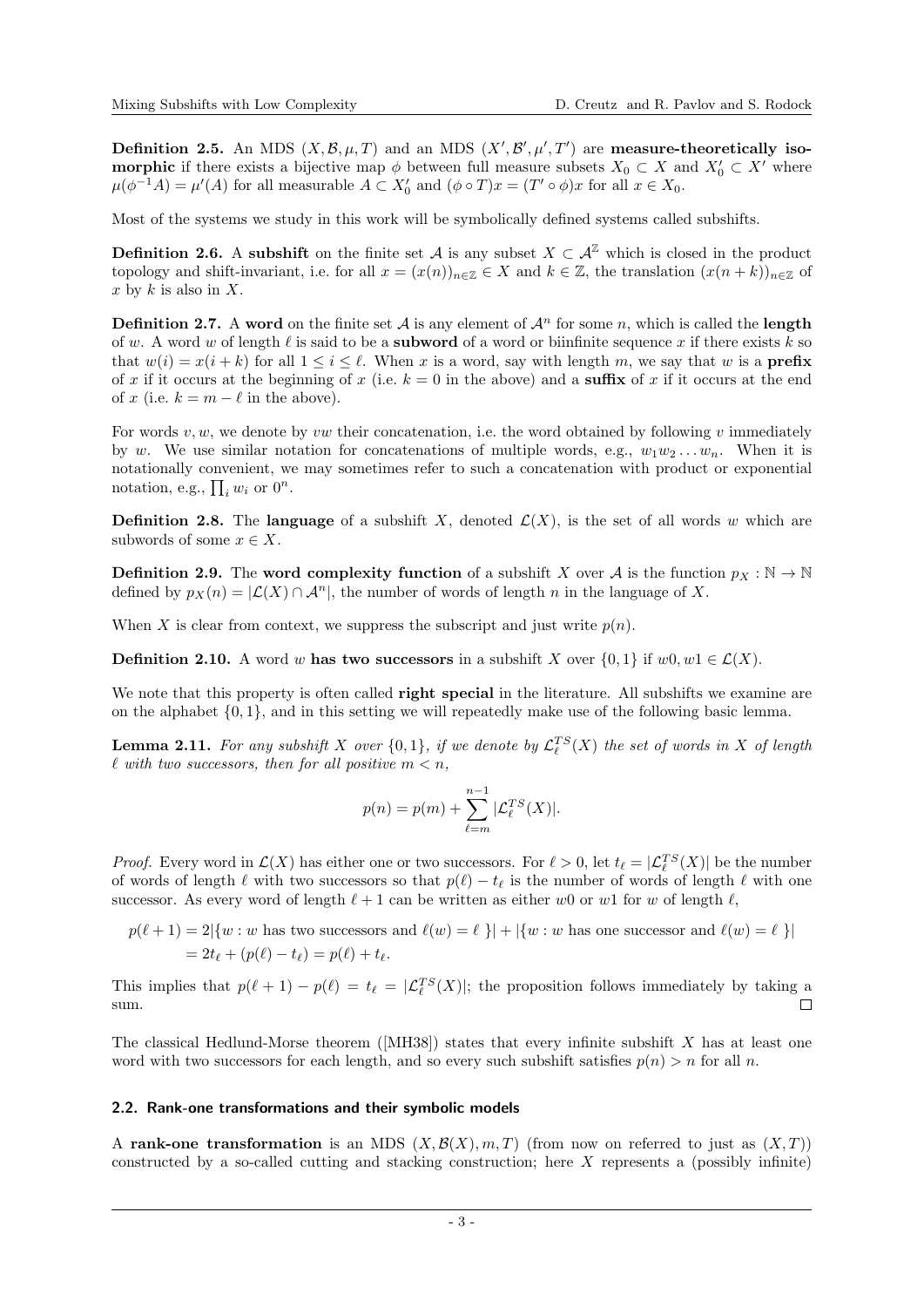interval,  $\mathcal{B}(X)$  is the induced Borel  $\sigma$ -algebra from R, and m is Lebesgue measure. We give only a brief introduction here, and refer the reader to  $[FGH+21]$  $[FGH+21]$  or  $[Si108]$  for a more detailed presentation.

The transformation T is defined inductively on larger and larger portions of the space by the use of Rokhlin towers or columns, denoted  $C_n$ . Each column  $C_n$  consists of levels  $I_{n,a}$  where  $0 \leq a \leq h_n$  is the height of the level within the column. All levels  $I_{n,a}$  in  $C_n$  are intervals with the same length, and the total number of levels in a column is the **height** of the column, denoted by  $h_n$ . The transformation T is defined on all levels  $I_{n,a}$  except the top one  $I_{n,h_n-1}$  by sending each  $I_{n,a}$  to  $I_{n,a+1}$  using the unique affine map between them.

We start with  $C_1 = [0, 1)$  with height  $h_1 = 1$ . To obtain  $C_{n+1}$  from  $C_n$ , we require a cut sequence,  ${r_n}$  such that  $r_n \geq 1 \forall n$ . For each n, we make  $r_n$  vertical cuts of  $C_n$  to create  $r_n + 1$  subcolumns of equal width. We denote a **sublevel** of  $C_n$  by  $I_{n,a}^{[i]}$  where  $0 \le a < h_n$  is the height of the level within that column, and i represents the position of the subcolumn, where  $i = 0$  represents the leftmost subcolumn and  $i = r_n$  is the rightmost subcolumn. After cutting  $C_n$  into subcolumns, we add extra intervals called spacers on top of each subcolumn to function as levels of the next column. The spacer sequence,  ${s_n}_i$ , specifies how many sublevels to add above each subcolumn where n represents the column we are working with, i represents the subcolumn that spacers are added above, and  $s_{n,i} \geq 0$  for  $0 \leq i \leq r_n$ . Spacers are the same width as the sublevels, act as new levels in the column  $C_{n+1}$ , and are always taken to be the leftmost intervals in R not currently part of a level. Once the spacers are added on top of the subcolumns, we stack the subcolumns with their spacers right on top of left. This gives us the next column,  $C_{n+1}$ .

Each column  $C_n$  yields a definition of T on  $\bigcup_{a=0}^{h_n-2} I_{n,a}$ ; it is routine to check that the partially defined map T on  $C_{n+1}$  agrees with that of  $C_n$ , extending the definition of T to a portion of the top level of  $C_n$ , where it was previously undefined. Continuing this process gives the **sequence of columns**  $\{C_1, \ldots, C_n, C_{n+1}, \ldots\}$  and T is then the limit of the partially defined maps.

Though in theory this construction could result in  $X$  being an infinite interval with infinite Lebesgue measure, it is known that X has finite measure if and only if  $\sum_{n}^{\infty} \frac{1}{r_n h_n} \sum_{i=0}^{r_n} s_{n,i} < \infty$  (see e.g. [\[CS10\]](#page-17-13)). All rank-one transformations we define will satisfy this condition, and for convenience we always renormalize so that  $X = [0, 1)$ . Since X is always  $[0, 1)$  equipped with the Lebesgue measure, we hereafter refer to the MDS by just the map  $T$ . Every rank-one transformation  $T$  is an invertible and ergodic MDS.

**Remark 2.12.** The reader should be aware that we are making  $r_n$  cuts and obtaining  $r_n+1$  subcolumns (following Ferenczi [\[Fer96\]](#page-17-9)), while other papers (e.g. [\[Cre21\]](#page-17-17)) use  $r_n$  as the number of subcolumns.

We will later need the following general bounds for rank-one transformations.

<span id="page-3-0"></span>**Proposition 2.13.** Let  $\{r_n\}$  and  $\{h_n\}$  be the cut and height sequences for a rank-one transformation on a probability space with initial base level  $C_1$ . Then

$$
\prod_{j=1}^{n-1} (r_j + 1) \le h_n \le \frac{1}{\mu(C_1)} \prod_{j=1}^{n-1} (r_j + 1) \qquad \text{and} \qquad \frac{1}{h_n} \prod_{j=1}^{n-1} (r_j + 1) \to \mu(C_1).
$$

*Proof.* Define  $s_n = \frac{1}{r_n+1} \sum_{n=1}^{r_n}$  $\sum_{i=0} s_{n,i}$  where  $\{s_{n,i}\}_{\{r_n\}}$  is the spacer sequence so  $\mu(C_{n+1}) = \mu(C_n) + s_n \mu(I_n) =$  $\mu(C_n)\left(1+\frac{s_n}{h_n}\right)$ , meaning  $\mu(C_n) = \mu(C_1) \prod_{n=1}^{n-1}$  $(1+\frac{s_j}{h_j})$ . Since  $h_{n+1} = (r_n+1)h_n + \sum_{i=1}^{r_n}$  $\sum_{i=0}^{n} s_{n,i} = (r_n+1)h_n(1+$  $j=1$  $\prod_{j=1}^{n-1} (r_j+1)(1+\frac{s_j}{h_j}) = \left(\prod_{j=1}^{n-1}$  $\prod_{j=1}^{n-1}(r_j+1)\right)\frac{\mu(C_n)}{\mu(C_1)}$  $\binom{s_n}{h_n}$  and  $h_0 = 1$ , we have  $h_n = \prod_{i=1}^{n-1}$  $\Box$  $\frac{\mu(C_n)}{\mu(C_1)}$  and  $\mu(C_n) \to 1$ .

In order to discuss word complexity for rank-one transformations, we need to deal with symbolic models. Suppose that T is a rank-one system as defined above, with associated  $\{r_n\}$  and  $\{s_{n,i}\}$ . We will define a subshift  $X(T)$  with alphabet  $\{0, 1\}$  which is measure-theoretically isomorphic to T. Define a sequence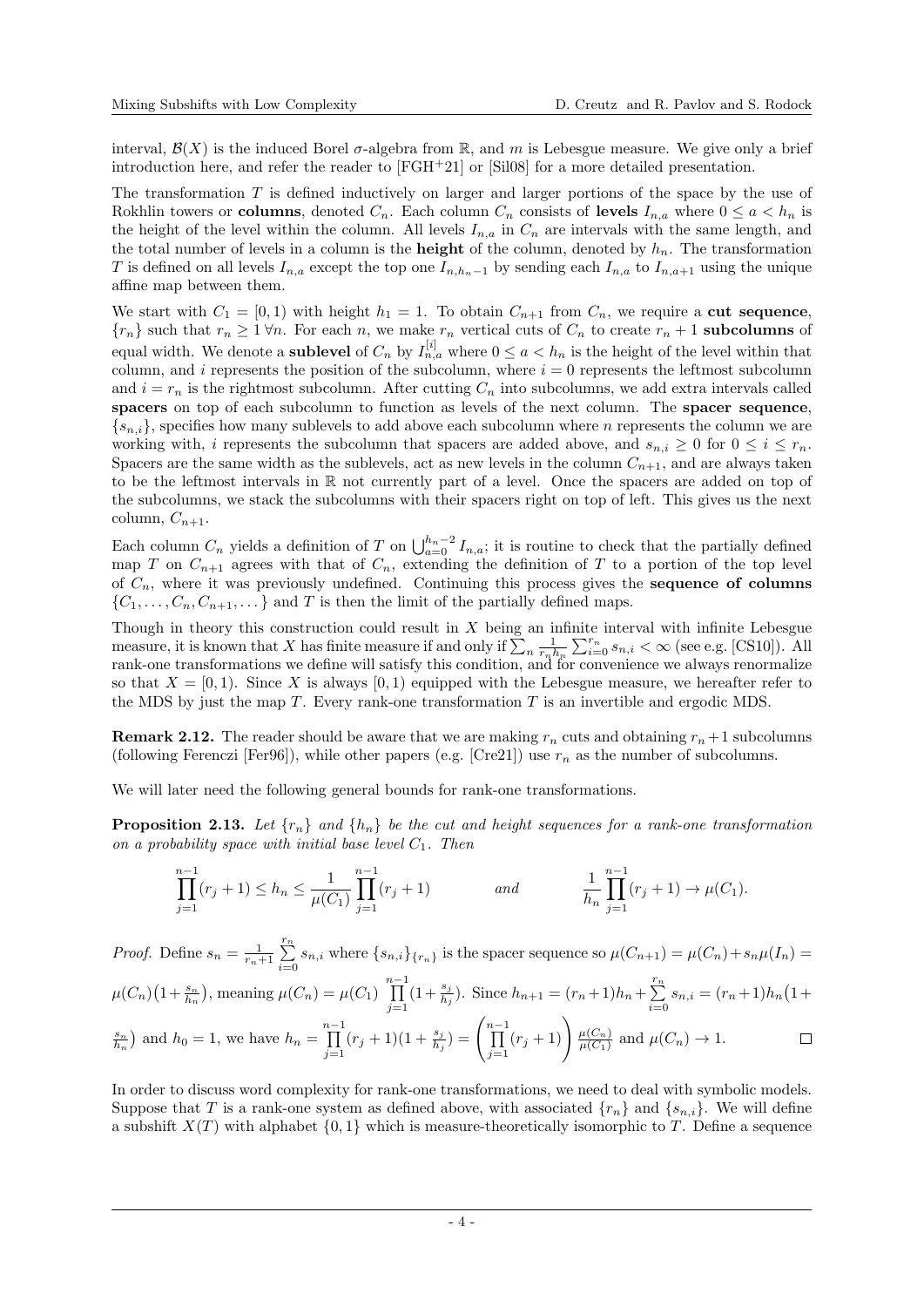of words as follows:  $B_1 = 0$ , and for every  $n > 1$ ,

$$
B_{n+1} = B_n 1^{s_{n,0}} B_n 1^{s_{n,1}} \dots 1^{s_{n,r_n}} = \prod_{i=0}^{r_n} B_n 1^{s_{n,i}}.
$$

The motivation here should be clear;  $B_n$  is a symbolic coding of the column  $C_n$ , where 0 represents levels which come from the first column  $C_1$ , and 1 represents levels which are spacers. Define  $X(T)$  to consist of all biinfinite  $\{0,1\}$  sequences where every subword is a subword of some  $B_n$ . We note that  $X(T)$  is not uniquely ergodic if the spacer sequence  $\{s_{n,i}\}\$ is unbounded (which will always be the case for us), since the sequence  $1^{\infty}$  is always in  $X(T)$ . Nevertheless, there is a 'natural' measure associated to  $X(T)$ :

**Definition 2.14.** The empirical measure for a symbolic model  $X(T)$  of a rank-one system T is the measure  $\mu$  defined by

$$
\mu([w]) := \lim_{n \to \infty} \frac{|\{i : B_n(i) \dots B_n(i + \ell - 1) = w\}|}{|B_n|}
$$

for every  $\ell$  and every word w of length  $\ell$ .

It was proved in [\[FGH](#page-17-15)+21] that a rank-one MDS T and its symbolic model  $X(T)$  (with empirical measure  $\mu$ ) are always measure-theoretically isomorphic, and so the symbolic model is measure-theoretically mixing iff the original rank-one was. Due to this isomorphism, in the sequel we move back and forth between rank-one and symbolic model terminology as needed. For simplicity, we from now on write  $\mathcal{L}(T)$ for the language of  $X(T)$ , and define:

Definition 2.15. A mixing rank-one subshift is a symbolic model of a rank-one transformation that is mixing with respect to its empirical measure.

## 3. Extremely elevated staircase transformations

Definition 3.1. An extremely elevated staircase transformation is a rank-one transformation defined by cut sequence  $\{r_n\}$  and **elevating sequence**  $\{c_n\}$  with spacer sequence given by  $s_{n,j} = c_n + i$ for  $0 \leq i \leq r_n$  and  $s_{n,r_n} = 0$ . The cut sequence  $\{r_n\}$  is required to be nondecreasing to infinity with  $\frac{r_n^2}{h_n} \to 0$  and the elevating sequence  $\{c_n\}$  to satisfy  $c_1 \ge 1$  and  $c_{n+1} \ge h_n + 2c_n + 2r_n - 2$  and  $\sum \frac{c_n + r_n}{h_n} < \infty$ .

The requirement that  $s_{n,r_n} = 0$  is not actually a restriction but rather merely a convenient assumption:

<span id="page-4-0"></span>**Proposition 3.2.** Let  $\{e_n\}$  be a sequence of nonnegative integers. Let  $\tilde{T}$  be the rank-one transformation with cut sequence  $\{r_n\}$  and spacer sequence  $\{\tilde{s}_{n,i}\}$  given by  $\tilde{s}_{n,i} = e_n + i$  for  $0 \le i \le r_n$ . Let T be the rank-one transformation with cut sequence  $\{r_n\}$  and elevating sequence  $\{c_n\}$  given by  $c_1 = e_1$  and  $c_{n+1} = e_{n+1} + \sum_{j=1}^{n} (e_j + r_j) = e_{n+1} + c_n + r_n$  and spacer sequence given by  $s_{n,i} = c_n + i$  for  $0 \le i < r_n$ and  $s_{n,r_n} = 0$ . Then T and  $\tilde{T}$  generate the same subshift (and are measure-theoretically isomorphic).

*Proof.* If  $\tilde{B}_n$  are the words representing the  $\tilde{s}_{n,i}$  construction and  $B_n$  those of T then  $\tilde{B}_1 = B_1 = 0$  and  $\tilde{B}_{n+1} = \prod_{i=1}^{r_n} \tilde{B}_n 1^{e_n+i}$  and  $B_n = (\prod_{i=0}^{r_n-1} B_n 1^{c_n+i})B_n$  and we claim that  $\tilde{B}_{n+1} = B_{n+1} 1^{\sum_{j=1}^{n} (e_j+r_j)}$  for all  $n \geq 1$ . The base case is

$$
\tilde{B}_2 = \prod_{i=0}^{r_1} \tilde{B}_1 1^{e_1+i} = \left(\prod_{i=0}^{r_1-1} \tilde{B}_1 1^{e_1+i}\right) \tilde{B}_1 1^{e_1+r_1} = \left(\prod_{i=0}^{r_1-1} B_1 1^{e_1+i}\right) B_1 1^{e_1+r_1}
$$

as claimed since  $c_1 = e_1$ . Assume the claim holds for n and then

$$
\tilde{B}_{n+2} = \prod_{i=0}^{r_{n+1}} \tilde{B}_{n+1} 1^{e_{n+1}+i} = \left( \prod_{i=0}^{r_{n+1}-1} \tilde{B}_{n+1} 1^{e_{n+1}+i} \right) \tilde{B}_{n+1} 1^{e_{n+1}+r_{n+1}}
$$
\n
$$
= \left( \prod_{i=0}^{r_{n+1}-1} B_{n+1} 1^{\sum_{j=1}^{n} (e_j+r_j) + e_{n+1}+i} \right) B_{n+1} 1^{\sum_{j=1}^{n} (e_j+r_j) + e_{n+1}+r_{n+1}}
$$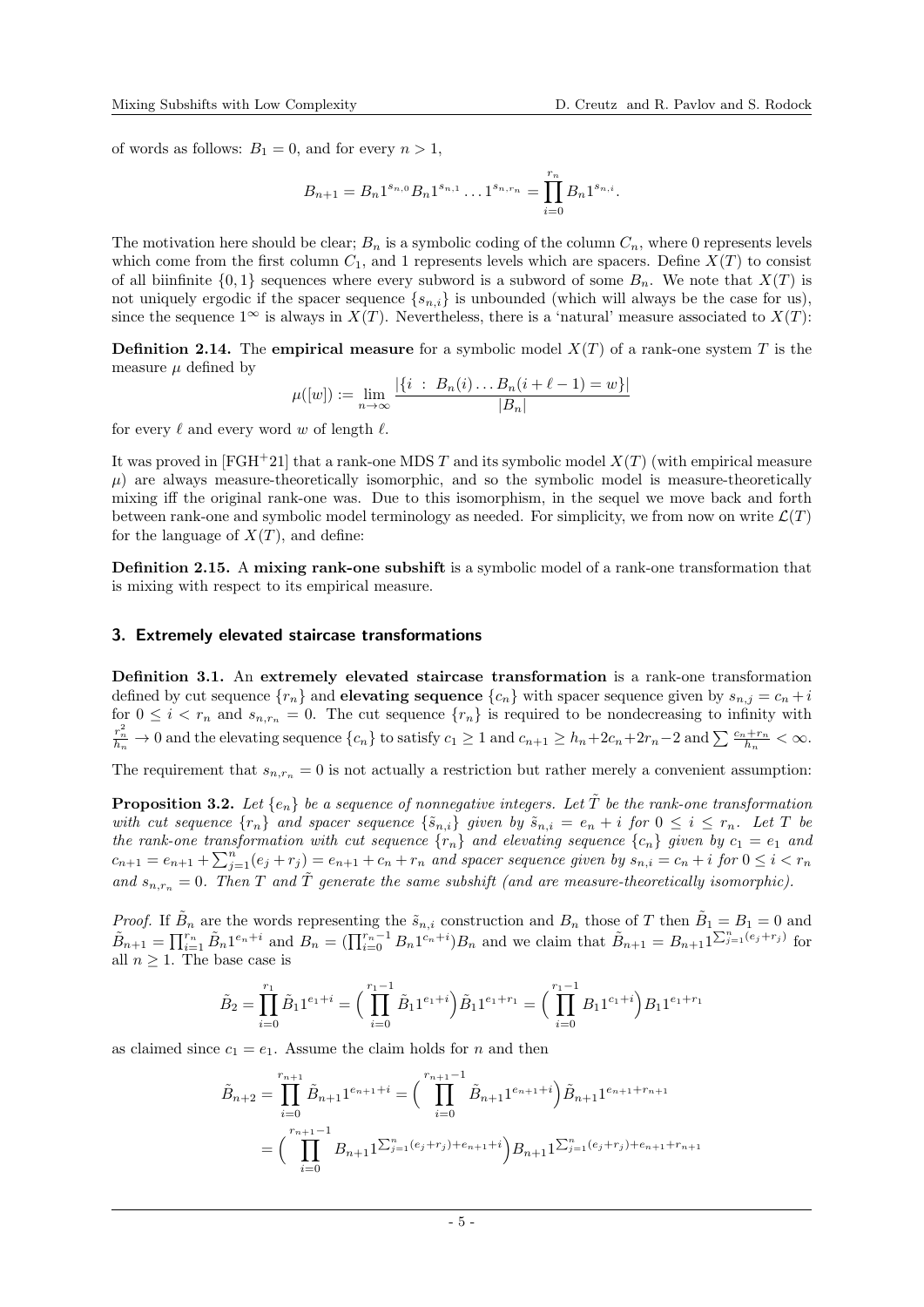$$
= \Big(\prod_{i=0}^{r_{n+1}-1} B_{n+1}1^{c_{n+1}+i}\Big)B_{n+1}1^{\sum_{j=1}^{n+1}(e_j+r_j)}
$$

so the claim holds for all n. As this means every subword of  $B_n$  is a subword of  $B_n$  or  $B_{n+1}$  and conversely (with  $\tilde{B}_{n-1}$  rather than  $\tilde{B}_{n+1}$ ), the languages of the transformations are the same.

<span id="page-5-0"></span>**Theorem 3.3.** Let  $T$  be an extremely elevated staircase transformation. Then  $T$  is mixing (on a finite measure space).

The proof of Theorem [3.3](#page-5-0) is postponed to the appendix.

## 4. Complexity of extremely elevated staircase transformations

The symbolic representation of an extremely elevated staircase is  $B_1 = 0$  and  $h_1 = 1$  and,

$$
B_{n+1} = \left(\prod_{i=0}^{r_n-1} B_n 1^{c_n+i}\right) B_n \quad \text{and} \quad h_{n+1} = (r_n+1)h_n + r_n c_n + \frac{1}{2}r_n(r_n-1).
$$

## 4.1. Words in the language of  $T$  with two successors

<span id="page-5-4"></span>**Proposition 4.1.** Let T be an extremely elevated staircase transformation with language  $\mathcal{L}(T)$ . If  $w \in \mathcal{L}(T)$  has two successors then exactly one of the following holds:

- <span id="page-5-1"></span>(i)  $w = 1^{\ell(w)}$ ; or
- <span id="page-5-3"></span>(ii) w is a suffix of  $1^{c_n+r_n-1}B_n1^{c_n}$  for some n and  $\ell(w) > c_n$ ; or
- <span id="page-5-2"></span>(iii) w is a suffix of  $1^{c_n+i-1}B_n1^{c_n+i}$  for some n and  $0 < i < r_n$  and  $\ell(w) > c_n + i$ .

*Proof.* If  $01^t0 \in \mathcal{L}(T)$  then there exists  $m \geq 1$  and  $0 \leq j \leq r_m$  such that  $t = c_m + j$  as only spacer sequences can appear between 0s. Since  $c_{n+1} \ge c_n + r_n$ , for any such word the choice of m is unique. Moreover, since  $01^{c_m+j}0$  only appears in  $B_{m+1}$ , which is always preceded by  $1^{c_{m+1}}$ , the word  $01^{c_m+j}0$ only appears as a suffix of  $1^{c_{m+1}} \left( \prod_{k=0}^{j} B_m 1^{c_m+k} \right) 0$ .

Let  $w \in \mathcal{L}(T)$  be a word with two successors. Since  $c_1 \geq 1$ , the word  $00 \notin \mathcal{L}(T)$  so w does not end with 0. If  $w = 1^{\ell(w)}$ , [i](#page-5-1)t is of form (i). So we may assume that w ends with 1 and contains at least one 0.

Let  $z \in \mathbb{N}$  such that w has  $01^z$  as a suffix.

Since  $w0 \in \mathcal{L}(T)$ ,  $01^z0 \in \mathcal{L}(T)$  so there exists a unique  $n \geq 1$  and  $0 \leq i \leq r_n$  such that  $z = c_n + i$ .

First consider when  $i > 0$ . The word w0 has  $01^{c_n+i}0$  as a suffix and that word only appears in the word  $B_{n+1}$  meaning that w0 and  $1^{c_{n+1}}\left(\prod_{j=0}^{i} B_n 1^{c_n+j}\right)$  have a common suffix.

If w has  $01^{c_n+i-1}B_n1^{c_n+i}$  as a suffix then w1 has  $01^{c_n+i-1}B_n1^{c_n+i+1}$  as a suffix but  $01^{c_n+i-1}B_n1^{c_n+i+1} \notin$  $\mathcal{L}(T)$ . Therefore w is a suffix of  $1^{c_n+i-1}B_n1^{c_n+i}$  and has length  $\ell(w) \ge c_n + i + 1$  so w is of form ([iii](#page-5-2)). We are left with the case when  $i = 0$ , i.e. when  $z = c_n$ .

The word w0 has  $01^{c_n}$  as a suffix and  $01^{c_n}$  0 only appears in the word  $B_{n+1}$ , and only immediately after the first  $B_n$  in  $B_{n+1}$ . As the word  $B_{n+1}$  is always preceded by  $1^{c_{n+1}}$ , then w0 and  $1^{c_{n+1}}B_n1^{c_n}0$  have a common suffix.

If w has  $1^{c_n+r_n}B_n1^{c_n}$  as a suffix then w1 has  $1^{c_n+r_n}B_n1^{c_n+1}$  as a suffix but  $1^{c_n+r_n}B_n1^{c_n+1} \notin \mathcal{L}(T)$ . So w is a suffix of  $1^{c_n+r_n-1}B_n1^{c_n}$  of length  $\ell(q) \geq c_n + 1$  meaning w is of form  $(ii)$  $(ii)$  $(ii)$ .  $\Box$ 

<span id="page-5-5"></span>**Lemma 4.2.**  $1^{\ell}$  has two successors for all  $\ell$ .

*Proof.* Find n such that  $\ell \leq \ell(1^{c_n})$ . Then  $1^{\ell}0$  is a suffix of  $1^{c_n}0$  and  $1^{\ell}1$  is a suffix of  $1^{c_n+1}$ .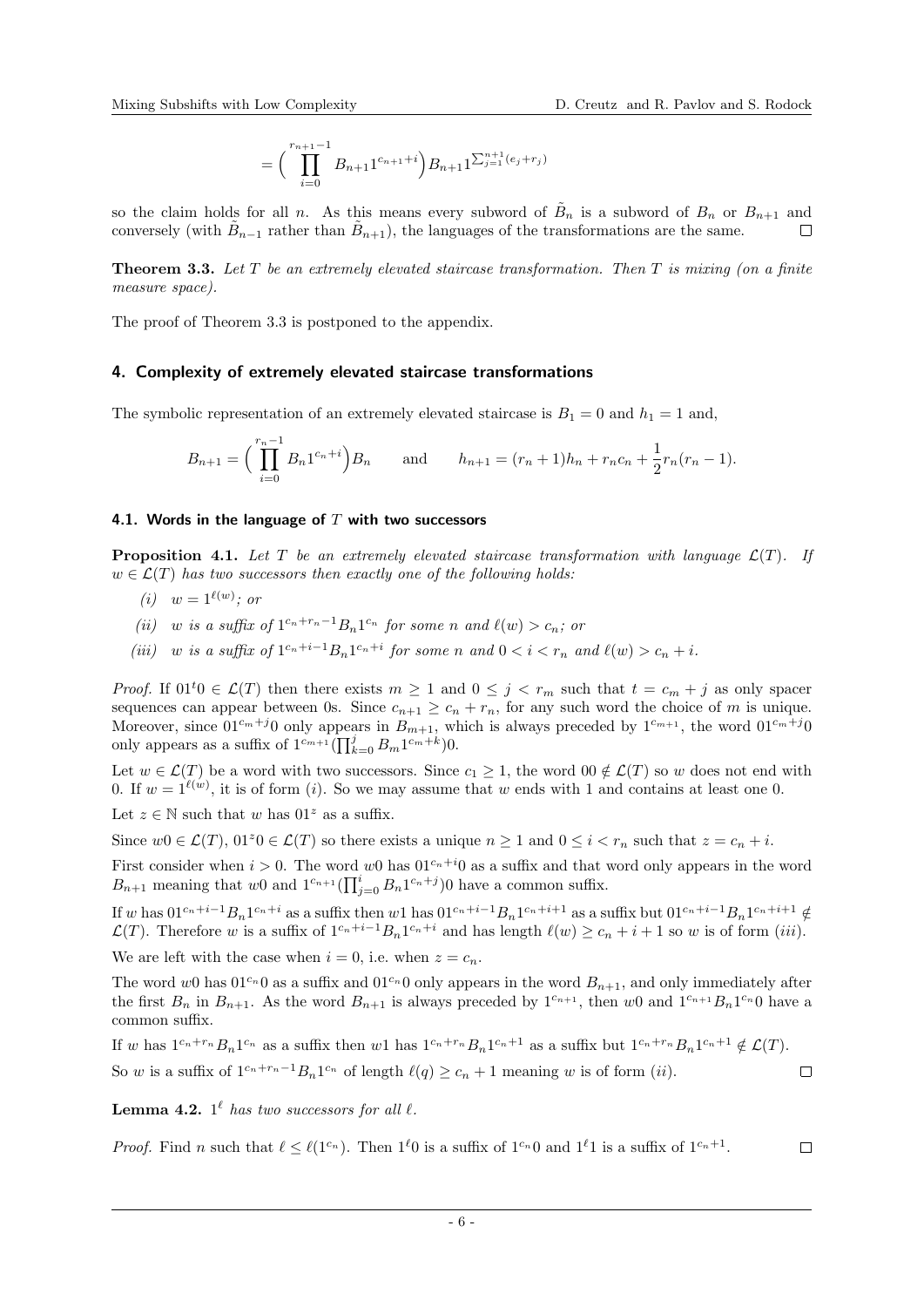<span id="page-6-0"></span>**Lemma 4.3.** If w is a suffix of  $1^{c_n+r_n-1}B_n1^{c_n}$  then w has two successors.

*Proof.* Choose any such w. Observe that  $B_{n+2}$  has  $B_{n+1}1^{c_{n+1}}B_{n+1}$  as a subword and that has the subword  $B_{n+1}1^{c_n+1}B_n1^{c_n}B_n$ . That word has  $1^{c_n+r_n-1}B_n1^{c_n}0$  as a subword since  $c_n+r_n-1 < c_{n+1}$  and so w0, being a suffix of  $1^{c_n+r_n-1}B_n1^{c_n}0$ , is in  $\mathcal{L}(T)$ . Also  $B_{n+2}$  has  $B_{n+1}1^{c_{n+1}}$  as a subword which has  $1^{c_n+r_n-1}B_n1^{c_{n+1}}$  as a subword which then has  $1^{c_n+r_n-1}B_n1^{c_n}1$  as a subword. As w1 is a suffix of that word,  $w1 \in \mathcal{L}(T)$ .

<span id="page-6-1"></span>**Lemma 4.4.** If w is a suffix of  $1^{c_n+i-1}B_n1^{c_n+i}$  for  $0 < i < r_n$  then w has two successors.

*Proof.* Choose any such w. Since  $B_{n+1}$  has  $1^{c_n+i-1}B_n1^{c_n+i}B_n$  as a subword,  $1^{c_n+i-1}B_n1^{c_n+i}0 \in \mathcal{L}(T)$ . When  $i < r_n - 1$ ,  $B_{n+1}$  has  $1^{c_n+i} B_n 1^{c_n+i+1}$  as a subword which gives  $11^{c_n+i-1} B_n 1^{c_n+i} 1$ ; when  $i = r_n - 1$ ,  $B_{n+2}$  has  $1^{c_n+r_n-1}B_n1^{c_{n+1}}$  as a subword which gives  $11^{c_n+r_n-2}B_n1^{c_n+r_n-1}1$  as  $r_n < c_{n+1}$ . As w is a suffix of  $1^{c_n+i-1}B_n1^{c_n+i}$ , it has two successors.  $\Box$ 

<span id="page-6-5"></span>**Lemma 4.5.** Let T be an extremely elevated staircase transformation. For  $w \in \mathcal{L}(T)$ , let n be the unique integer such that w has  $1^{c_n}$  as a subword and does not have  $1^{c_{n+1}}$  as a subword.

<span id="page-6-4"></span>Then w has two successors if and only if exactly one of the following holds:

- $(i)_n \quad w = 1^{\ell(w)} \text{ and } c_n \leq \ell < c_{n+1}$ ; or
- <span id="page-6-3"></span> $(ii)<sub>n</sub>$  w is a suffix of  $1^{c_n+i-1}B_n1^{c_n+i}$  and  $\ell(w) > c_n + i$  for some  $0 \leq i < r_n$ ; or
- <span id="page-6-2"></span> $(iii)_n$  w is a suffix of  $1^{c_n+r_n-1}B_n1^{c_n}$  and  $\ell(w) \geq h_n + 2c_n$ .

*Proof.* The only words in Proposition [4.1](#page-5-4) which have  $1^{c_n}$  as a subword,  $1^{c_{n+1}}$  not a subword and at least one 0 are of the stated forms and Lemmas [4.2,](#page-5-5) [4.3](#page-6-0) and [4.4](#page-6-1) state that these words have two successors. The restriction on  $\ell(w)$  in form  $(iii)_n$  $(iii)_n$  $(iii)_n$  prevents any overlap between forms  $(ii)_n$  $(ii)_n$  $(ii)_n$  and  $(iii)_n$ ; the requirement that  $\ell(w) > c_n + i$  $\ell(w) > c_n + i$  ensures no overlap with form  $(i)_n$  by either of the other two.  $\Box$ 

The largest length we need consider for a given n is then  $h_n + 2c_n + 2(r_n - 1) - 1$ , explaining the requirement on  $c_{n+1}$  in the definition of extremely elevated staircases and leading to:

**Definition 4.6.** The post-productive sequence is  $m_n = h_n + 2c_n + 2r_n - 2$ .

<span id="page-6-6"></span>Proposition 4.7. For an extremely elevated staircase transformation, there is at most one word with two successors of each of the forms in Lemma [4.5](#page-6-5) and

- <span id="page-6-7"></span> $(i)_n$  $(i)_n$  $(i)_n$  there is a word of form  $(i)_n$  only for  $c_n \leq \ell < c_{n+1}$ ; and
- <span id="page-6-8"></span> $(ii)_n$  $(ii)_n$  $(ii)_n$  for each  $0 \leq i \leq r_n$ , there is a word of form  $(ii)_n$  for that value of i only for  $c_n + i \leq \ell \leq$  $h_n + 2c_n + 2i - 1$ ; and
- <span id="page-6-9"></span> $(iii)_n$  $(iii)_n$  $(iii)_n$  there is a word of form  $(iii)_n$  only for  $h_n + 2c_n \leq \ell \leq h_n + 2c_n + r_n$ .

*Proof.* Every w of a form in Lemma [4.5](#page-6-5) for a given n has length  $c_n \leq \ell(w) < m_n \leq c_{n+1}$  so for every length  $\ell$  there is exactly one n for which Lemma [4.5](#page-6-5) could potentially give a word with two successors.

 $1^{\ell}$  [i](#page-6-4)s of form  $(i)_n$  for  $c_n \leq \ell < c_{n+1}$ .

If w is of form  $(ii)_n$  $(ii)_n$  $(ii)_n$ , itis a suffix of  $1^{c_n+r_n-1}B_n1^{c_n}$  so  $\ell(q) \leq \ell(1^{c_n+r_n-1}B_n1^{c_n}) = h_n + 2c_n + r_n - 1$ . If w is of form  $(iii)_n$  $(iii)_n$  $(iii)_n$ , it is a suffix of  $1^{c_n+i-1}B_n1^{c_n+i}$  so  $\ell(q) \leq \ell(1^{c_n+i-1}B_n1^{c_n+i}) = h_n + 2c_n + 2i - 1$ .

#### 4.2. Counting words of length  $\ell$  with two successors for extremely elevated staircases

<span id="page-6-10"></span>**Lemma 4.8.** If  $c_n \leq \ell < c_n + r_n$  then  $p(\ell + 1) - p(\ell) = (\ell - c_n) + 1$ .

*Proof.* Proposition [4.7](#page-6-6) g[i](#page-6-7)ves one word of form  $(i)_n$  and one of form  $(ii)_n$  $(ii)_n$  $(ii)_n$  for each  $0 \le i \le \ell - c_n$ .  $\Box$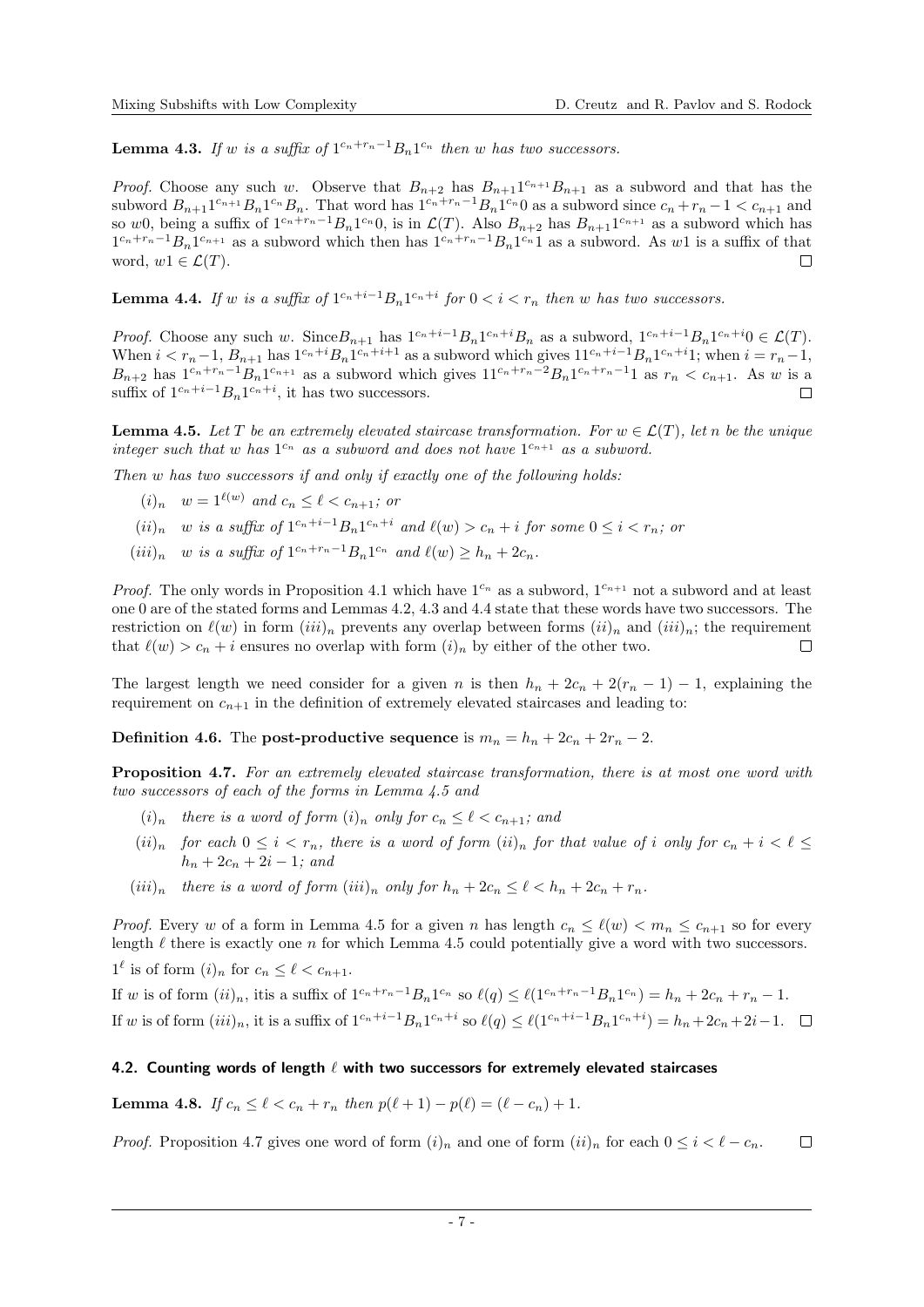<span id="page-7-4"></span>Lemma 4.9. If  $c_n + r_n \leq \ell \leq h_n + 2c_n + 1$  then  $p(\ell + 1) - p(\ell) = r_n + 1$ .

*Proof.* Proposition [4.7](#page-6-6) g[i](#page-6-7)ves one word of form  $(i)_n$  and one for each  $0 \leq i \leq r_n$  of form  $(ii)_n$  $(ii)_n$  $(ii)_n$ .  $\Box$ 

<span id="page-7-1"></span>**Lemma 4.10.** If 
$$
h_n + 2c_n + 1 < \ell \leq h_n + 2c_n + r_n - 1
$$
 then  $p(\ell+1) - p(\ell) = r_n - \lceil \frac{1}{2}(\ell - (h_n + 2c_n + 1)) \rceil + 1$ .

*Proof.* Proposition [4.7](#page-6-6) g[i](#page-6-7)ves one word of form  $(i)_n$ , one word of form  $(iii)_n$  $(iii)_n$  $(iii)_n$  and, for  $0 \le i \le r_n$ , one of form ([ii](#page-6-8)) for  $0 \leq i < r_n$  only if  $\ell \leq h_n + 2c_n + 2i - 1$  so only when  $x = \ell - h_n - 2c_n - 1 \leq 2i - 2$  so only when  $i \geq [(x + 2)/2]$ . This gives exactly  $r_n - 1 - [x/2]$  words of form  $(ii)_n$  $(ii)_n$  $(ii)_n$ .

<span id="page-7-3"></span>Lemma 4.11. If  $h_n + 2c_n + r_n \le \ell \le h_n + 2c_n + 2r_n - 3$  then  $p(\ell+1) - p(\ell) = r_n - \lceil \frac{1}{2}(\ell - (h_n + 2c_n + 1)) \rceil$ .

*Proof.* The proof of Lemma [4.10](#page-7-1) holds here except we do not get a word of form  $(iii)_n$  $(iii)_n$  $(iii)_n$ .

<span id="page-7-2"></span>Lemma 4.12. If  $m_n \leq \ell \leq c_{n+1}$ , then  $p(\ell + 1) - p(\ell) = 1$ .

*Proof.* Proposition [4.7](#page-6-6) gives only the word  $1^{\ell}$  of length  $\ell > m_n$ .

#### 4.3. Counting words in the language of extremely elevated staircases

<span id="page-7-5"></span>**Proposition 4.13.** If T is an extremely elevated staircase transformation and  $c_n < q \leq c_{n+1}$ , then

 $p(q) \leq p(c_n) + (q - c_n)(r_n + 1) \leq q(r_n + 1).$ 

*Proof.* From Lemmas [4.8](#page-6-10)[–4.12,](#page-7-2) for  $c_m \leq \ell < c_{m+1}$  it always holds that  $p(\ell + 1) - p(\ell) \leq r_m + 1$  so

$$
p(q) = p(c_n) + \sum_{\ell=c_n}^{q-1} (p(\ell+1) - p(\ell)) \le p(c_n) + (q - c_n)(r_n + 1)
$$

and, since  $r_m \leq r_n$  for all  $m \leq n$ ,

$$
p(c_n) = \sum_{\ell=1}^{c_n} (p(\ell+1) - p(\ell)) \le \sum_{\ell=1}^{c_n} (r_n + 1) = c_n(r_n + 1).
$$

<span id="page-7-6"></span>**Proposition 4.14.** For an extremely elevated staircase transformation,  $p(m_n) > h_{n+1}$ .

*Proof.* By Lemma [4.8,](#page-6-10)  $p(c_n + r_n) - p(c_n) = \frac{1}{2}r_n(r_n + 1)$ . There are  $r_n - 2 + \sum_{x=0}^{2(r_n-2)} (r_n - \lceil \frac{x}{2} \rceil)$  words from Lemmas [4.10](#page-7-1) and [4.11](#page-7-3) of lengths  $h_n + 2_n + 2 \leq \ell \leq h_n + 2c_n + 2r_n - 3$ , therefore  $p(h_n + 2c_n + 2r_n - 1)$ 2)−p( $h_n + 2c_n + 1$ ) =  $r_n^2 - 4$ . By Lemma [4.9,](#page-7-4) p( $h_n + 2c_n + 1$ )−p( $c_n + r_n$ ) = ( $r_n + 1$ )( $h_n + c_n - r_n + 2$ ) so

$$
p(h_n + 2c_n + 2r_n - 2) \ge \frac{1}{2}r_n(r_n + 1) + (r_n + 1)(h_n + c_n - r_n + 2) + r_n^2 - 4 \ge h_{n+1}.
$$

#### 5. Mixing rank-one subshifts with low complexity

<span id="page-7-0"></span>**Theorem 5.1.** Let  $f : \mathbb{N} \to \mathbb{N}$  be a function such that  $\frac{f(q)}{q}$  is nondecreasing and  $\sum \frac{1}{f(q)} < \infty$ . Then there exists a (mixing) extremely elevated staircase transformation where  $\lim \frac{p(q)}{f(q)} = 0$ .

*Proof.* The function  $g(q) = \min(f(q), q^{3/2})$  is nondecreasing as it is the minimum of two nondecreasing functions and  $\frac{g(q)}{q}$  is the minimum of  $\frac{f(q)}{q}$  and  $q^{1/2}$  so is also nondecreasing. Replacing  $f(q)$  by  $g(q)$  if necessary, we may assume that  $f(q) \leq q^{3/2}$  for all q.

Note that  $\frac{f(q)}{q} \to \infty$  since it is nondecreasing and if  $f(q) \leq Cq$  then  $\sum \frac{1}{f(q)} \geq (1/C) \sum \frac{1}{q} = \infty$ .

 $\Box$ 

 $\Box$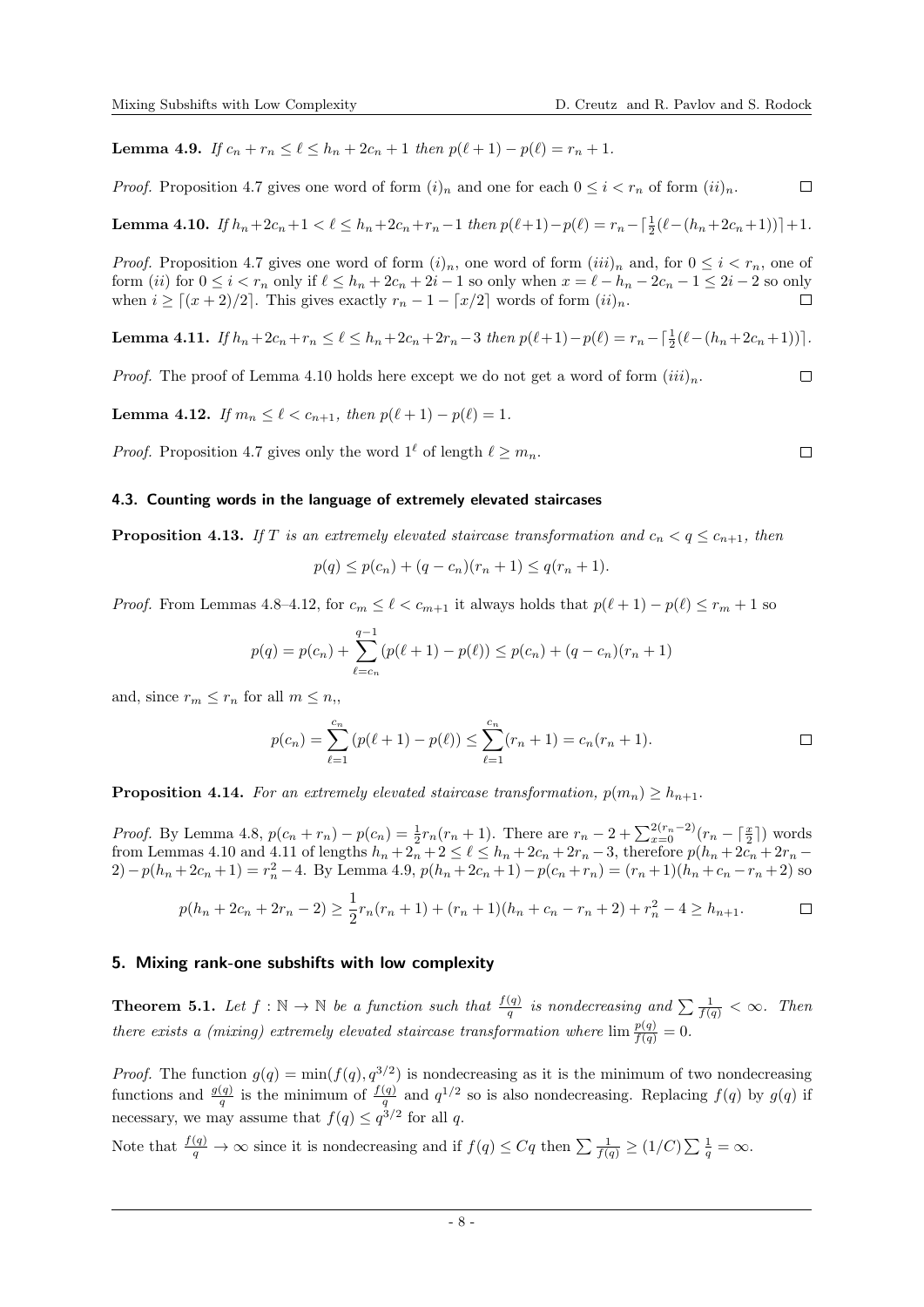Set  $x_1 = 1$  and choose  $x_t$  such that  $\sum_{q=x_t}^{\infty} \frac{1}{f(q)} \leq t^{-3}$  and  $\frac{f(q)}{q} \geq t^2$  for  $q \geq x_t$ . Set  $r_1 = 2$  and  $c_1 = 1$ . Given  $r_n$  and  $c_n$ , let  $t_n$  such that  $x_{t_n} \leq c_n < x_{t_n+1}$  and set

$$
c_{n+1} = m_n
$$
 and  $r_{n+1} = \left[ \frac{f(c_{n+1})}{t_n(c_{n+1} - c_n)} \right].$ 

Since  $r_{n+1} \geq \frac{f(c_{n+1})}{f(c_{n+1})}$  $\frac{(c_{n+1})}{c_{n+1}} \cdot \frac{1}{t_n} \geq \frac{t_n^2}{t_n} \to \infty$ , we have that  $r_n$  nondecreasing to  $\infty$ . Let  $n_t = \inf\{n : c_n \geq x_t\}$  so that  $t_n = t$  for  $n_t \leq n < n_{t+1}$ . Since f is increasing,

$$
\sum_{n=1}^{\infty} \frac{1}{r_n} \le \sum_{n=1}^{\infty} \frac{1}{\frac{f(c_n)}{t_{n-1}(c_n - c_{n-1})}} = \sum_{n=1}^{\infty} \frac{t_{n-1}(c_n - c_{n-1})}{f(c_n)} = \sum_{n=1}^{\infty} \sum_{\ell = c_{n-1}}^{c_n - 1} \frac{t_{n-1}}{f(c_n)}
$$

$$
\le \sum_{n=1}^{\infty} \sum_{\ell = c_{n-1}}^{c_n - 1} \frac{t_{n-1}}{f(\ell)} = \sum_{t=1}^{\infty} \sum_{n=n_t+1}^{n_{t+1}} \sum_{\ell = c_{n-1}}^{c_n + 1} \frac{t}{f(\ell)} = \sum_{t=1}^{\infty} \sum_{\ell = c_{n_t}}^{c_{n_{t+1}} - 1} \frac{t}{f(\ell)}
$$

$$
\le \sum_{t=1}^{\infty} t \sum_{\ell = x_t}^{c_n} \frac{1}{f(\ell)} \le \sum_{t=1}^{\infty} \frac{t}{t^3} < \infty.
$$

Since  $h_{n+1} > r_n(h_n + c_n)$  and  $2r_n \leq h_n$ ,

$$
\sum_{n} \frac{c_{n+1}}{h_{n+1}} \le \sum_{n} \frac{h_n + 2c_n + 2r_n - 2}{r_n(h_n + c_n)} \le \sum_{n} \frac{2(h_n + c_n)}{r_n(h_n + c_n)} = 2 \sum_{n} \frac{1}{r_n}
$$

and therefore  $\sum \frac{c_n}{h_n} < \infty$ . Since  $f(q) \leq q^{3/2}$ ,

$$
\frac{r_n^2}{h_n} \le \frac{(f(c_n))^2}{h_n t_{n-1}^2 (c_n - c_{n-1})^2} \le \frac{(c_n^{3/2})^2}{h_n c_n^2} \left(\frac{c_n}{c_n - c_{n-1}}\right)^2 \frac{1}{t_{n-1}^2} = \frac{c_n}{h_n} \left(\frac{1}{1 - \frac{c_{n-1}}{c_n}}\right)^2 \frac{1}{t_{n-1}^2} \to 0.
$$

as  $\frac{c_{n-1}}{c}$  $\frac{n-1}{c_n} \leq \frac{c_{n-1}}{h_{n-1}} \to 0$ . Then the transformation T with cut sequence  $\{r_n\}$  and elevating sequence  $\{c_n\}$ satisfies all the conditions required to be an extremely elevated staircase so Theorem [3.3](#page-5-0) gives that T is mixing on a finite measure space.

Given q, choose n such that  $c_n < q \leq c_{n+1}$ . Using the fact that  $\frac{f(q)}{q}$  is nondecreasing (and so  $q > c_n$ implies  $\frac{f(c_n)}{c_n} \leq \frac{f(q)}{q}$  $\frac{q}{q}$ ) and tends to infinity, by Proposition [4.13,](#page-7-5)

$$
\frac{p(q)}{f(q)} \le \frac{q(r_n+1)}{f(q)} \le \frac{q}{f(q)} \left(\frac{f(c_n)}{t_{n-1}(c_n - c_{n-1})} + 2\right) = \frac{q}{f(q)} \left(\frac{1}{t_{n-1}} \frac{f(c_n)}{c_n} \frac{1}{1 - \frac{c_{n-1}}{c_n}} + 2\right)
$$

$$
\le \frac{q}{f(q)} \left(\frac{1}{t_{n-1}} \frac{f(q)}{q} \frac{1}{1 - \frac{c_{n-1}}{c_n}} + 2\right) = \frac{1}{t_{n-1}} \cdot \frac{1}{1 - \frac{c_{n-1}}{c_n}} + 2\frac{q}{f(q)} \to 0.
$$

#### 5.1. Even lower complexity

It is natural to wonder whether the hypothesis of Theorem [5.1](#page-7-0) is necessary. This is, however, not the case: there exist mixing elevated rank ones with even lower complexity.

<span id="page-8-0"></span>**Theorem 5.2.** There exists a (mixing) extremely elevated staircase transformation where  $\sum \frac{1}{p(q)} = \infty$ .

*Proof.* Fix  $0 < \epsilon \leq 1$  and set  $r_n = \lfloor (n+1)(\log(n+1))^{1+\epsilon} \rfloor - 1$  and  $c_1 = 1$  and  $c_{n+1} = m_n$ . As  $h_n \ge \prod_{j=1}^{n-1} r_j \ge \prod_{j=1}^{n-1} (j+1) = n!$  we have  $\frac{r_n^2}{h_n} \to 0$ . By the integral comparison test,  $\sum_{r=1}^{n} \frac{1}{r_n} < \infty$ . Then  $\sum_{n=1}^{\infty} \frac{c_n}{h_n} < \infty$  following the same reasoning as in the proof of Theorem [5.1.](#page-7-0) So, by Theorem [3.3,](#page-5-0) the extremely elevated staircase transformation T with cut sequence  ${r_n}$  and elevating sequence  ${c_n}$ is mixing on a finite measure space.

Then  $c_n+r_n \leq h_n$  for large n so  $c_n = h_{n-1}+2c_{n-1}+2r_{n-1}-2 \leq 3h_{n-1}$ . Since  $1/x$  is a decreasing positive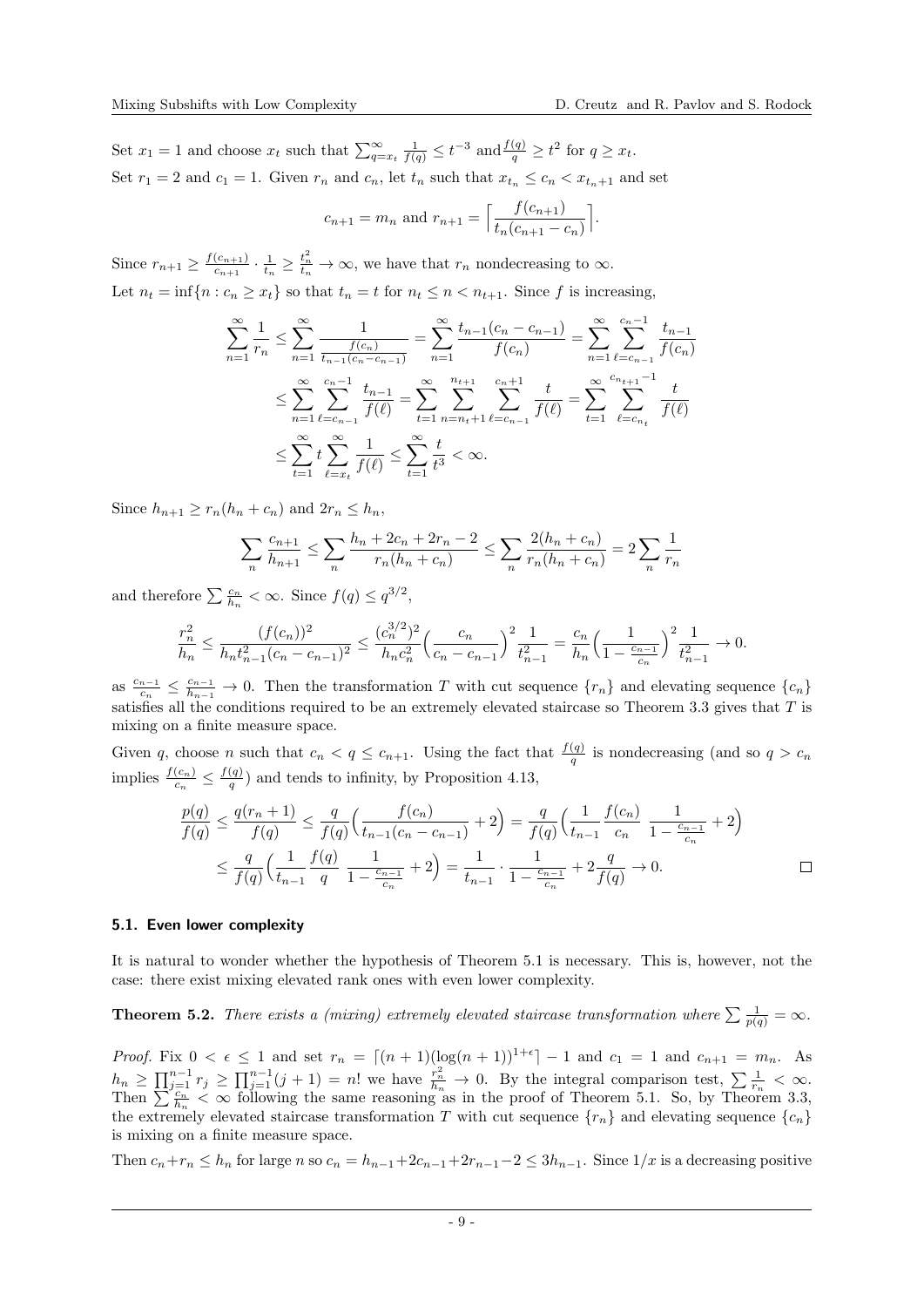$\Box$ 

function for  $x > 0$ , a Riemann sum approximation gives  $\sum_{q=a+1}^{b} \frac{1}{q} \geq \int_{a+1}^{b+1} \frac{1}{x} dx = \log(b+1) - \log(a+1)$ . Employing Proposition [4.13,](#page-7-5)

$$
\sum_{q=2}^{\infty} \frac{1}{p(q)} = \sum_{n} \sum_{q=c_n+1}^{c_{n+1}} \frac{1}{p(q)} \ge \sum_{n} \sum_{q=c_n+1}^{c_{n+1}} \frac{1}{q(r_n+1)} = \sum_{n} \frac{1}{r_n+1} \sum_{q=c_n+1}^{c_{n+1}} \frac{1}{q}
$$
\n
$$
\ge \sum_{n} \frac{1}{r_n+1} \log \left( \frac{c_{n+1}+1}{c_n+1} \right) \ge \sum_{n} \frac{1}{r_n+1} \log \left( \frac{h_n}{3h_{n-1}} \right) \ge \sum_{n} \frac{1}{r_n+1} \log \left( \frac{(r_{n-1}+1)h_{n-1}}{3h_{n-1}} \right)
$$
\n
$$
\ge \sum_{n} \frac{1}{(n+1)(\log(n+1))^{1+\epsilon}} \left( \log(n(\log(n))^{1+\epsilon} - 1) - \log(3) \right)
$$
\n
$$
\ge \sum_{n} \frac{1}{(n+1)(\log(n+1))^{1+\epsilon}} \left( \log(n) - \log(3) \right)
$$
\n
$$
= \sum_{n} \frac{1}{(n+1)(\log(n+1))^{1+\epsilon}} \frac{\log(n)}{\log(n+1)} - (\log(3)) \sum_{n} \frac{1}{(n+1)(\log(n+1))^{1+\epsilon}}
$$

and the left sum diverges as  $\epsilon \leq 1$  while the right sum converges as  $\epsilon > 0$ .

Our constructions, however, do not attain complexity as low as  $q \log(q)$ :

<span id="page-9-0"></span>**Theorem 5.3.** For every extremely elevated staircase transformation,  $\limsup \frac{p(q)}{q \log q} = \infty$ .

*Proof.* Since T is extremely elevated,  $\infty > \sum_{n} \frac{c_{n+1}}{h_{n+1}}$  $\frac{c_{n+1}}{h_{n+1}} \ge \sum_n \frac{h_n}{3(r_n+1)h_n} = \frac{1}{3} \sum_n \frac{1}{r_n}$ . By Proposition [4.14,](#page-7-6)

$$
\frac{p(m_n)}{m_n \log(m_n)} \ge \frac{h_{n+1}}{3h_n \log(3h_n)} \ge \frac{r_n + 1}{3 \log(3h_n)}.
$$
 (\*)

By Proposition [2.13](#page-3-0) there exists a constant K such that  $h_n \leq K \prod_{j=1}^{n-1} r_j$  so  $\log(h_n/K) \leq \sum_{j=1}^{n-1} \log(r_j)$ . Consider first when  $r_n \leq n^2$  for infinitely many n. Write  $r_n + 1 = (n + 1) \log(n + 1)z_n$ . Then  $z_n \to \infty$ since  $\sum \frac{1}{r_n} < \infty$  and  $z_n \leq n+1$  as we have assumed  $r_n \leq n^2$ ,

$$
\sum_{j=1}^{n-1} \log(r_j) = \sum_{j=1}^{n-1} (\log(j+1) + \log(\log(j+1)) + \log(z_j)) \le \sum_{j=1}^{n-1} 3\log(j+1) \le 3n \log(n).
$$

So, as  $z_n \to \infty$ ,

$$
\liminf \frac{r_n+1}{\log(h_n)} \ge \liminf \frac{(n+1)\log(n+1)z_n}{9n\log(n)} = \liminf \frac{z_n}{9} = \infty.
$$

Now consider when  $r_n > n^2$  for all sufficiently large n. Then as  $\log(x) \leq x^{1/3}$  for large x and  $\log(h_n) \leq$  $n \log(n + 1) + \log(K)$ , as  $r_n$  is increasing,

$$
\liminf \frac{r_n+1}{\log(h_n)} \ge \liminf \frac{r_n+1}{n \log(r_n+1)} \ge \liminf \frac{r_n}{nr_n^{1/3}} = \liminf \frac{r_n^{2/3}}{n} \ge \liminf \frac{n^{4/3}}{n} = \infty.
$$

In both cases, we have  $\liminf_{\log(h_n)} \to \infty$ . By equation  $(\star)$ , this completes the proof.

## 5.2. Even lower complexity along sequences

We are able to achieve even lower complexity for mixing subshifts along a sequence of lengths:

<span id="page-9-1"></span>**Theorem 5.4.** For every  $\epsilon > 0$ , there exists a (mixing) extremely elevated staircase transformation where  $\liminf \frac{p(q)}{q(\log q)^{\epsilon}} = 0.$ 

Proof. Set  $\alpha = \left[ (1 + \epsilon)/\epsilon \right]$ . Since  $\alpha > 1$ , the function  $x^{\alpha}$  is increasing so a Riemann sum approximation gives  $\sum_{j=1}^{n-1} j^{\alpha} \ge \int_0^{n-1} x^{\alpha} dx = (n-1)^{1+\alpha}/(1+\alpha)$ . An easy induction argument shows  $\sum_{j=1}^{n-1} j^{\alpha} \le n^{1+\alpha}$ .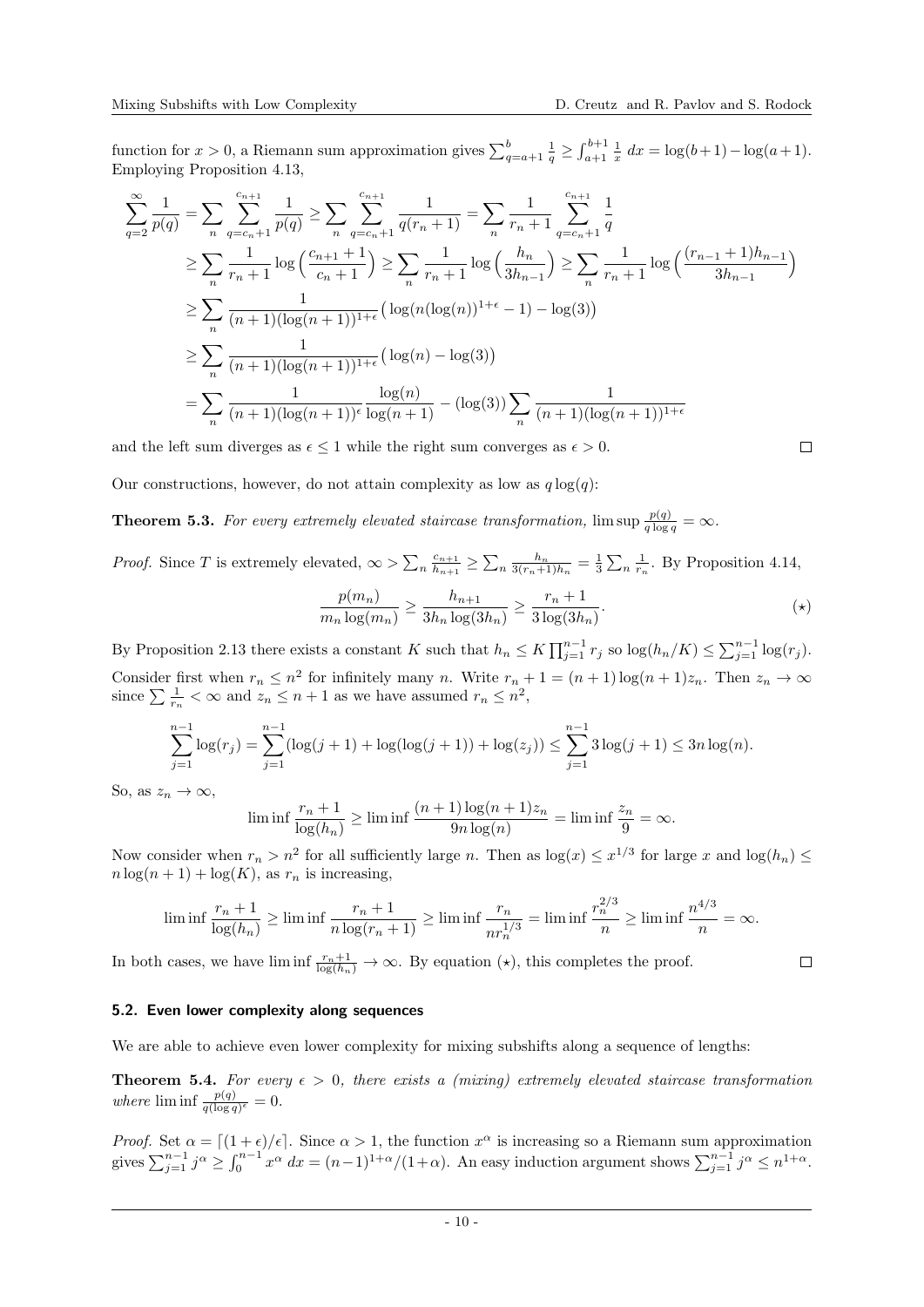So writing  $d = 1/(1 + \alpha)$ , we have  $d(n-1)^{1+\alpha} \le \sum_{j=1}^{n-1} j^{\alpha} \le n^{1+\alpha}$ . Construct T inductively by setting  $r_1 = 1$  and  $c_1 = 1$  and, for  $n > 1$ ,

$$
r_n = 2^{n^{\alpha}} - 1
$$
 and 
$$
c_n = \left\lceil \frac{h_n}{n^{1+\epsilon}} \right\rceil.
$$

Then  $\sum_{h_n} \frac{c_n}{h_n} \leq \sum_{n=1+\epsilon} \frac{1}{h_n} + \frac{1}{h_n} < \infty$ . Since

$$
\prod_{j=1}^{n-1} (r_j + 1) = \prod_{j=1}^{n-1} 2^{j^{\alpha}} = 2^{\sum_{j=1}^{n-1} j^{\alpha}}
$$
 we have  $2^{d(n-1)^{1+\alpha}} \le \prod_{j=1}^{n-1} (r_j + 1) \le 2^{n^{1+\alpha}}.$ 

By Proposition [2.13,](#page-3-0) we then have that for some constant  $K$ ,  $2^{d(n-1)^{1+\alpha}} \leq h_n \leq K \cdot 2^{n^{1+\alpha}}$ . Then

$$
\frac{r_n^3}{h_n}\leq \frac{2^{3n^{\alpha}}}{2^{d(n-1)^{1+\alpha}}}\rightarrow 0\qquad\text{since}\qquad \frac{d(n-1)^{1+\alpha}-3n^{\alpha}}{n^{\alpha}}=d\Big(1-\frac{1}{n}\Big)^{\alpha}(n-1)-3\rightarrow\infty.
$$

To see that T is an extremely elevated staircase transformation (hence is mixing on a finite measure space by Theorem [3.3\)](#page-5-0),

$$
\frac{m_n}{c_{n+1}} \le \frac{3h_n}{h_{n+1}/(n+1)^{1+\epsilon}} \le \frac{3h_n(n+1)^{1+\epsilon}}{r_n h_n} = \frac{3(n+1)^{1+\epsilon}}{r_n} \to 0,
$$

We may apply Lemma [4.12](#page-7-2) to get  $p(c_{n+1}) = p(m_n) + (c_{n+1} - m_n)$ . Then Proposition [4.13](#page-7-5) gives

$$
\frac{p(c_{n+1})}{h_{n+1}} \le \frac{c_{n+1}}{h_{n+1}} + \frac{(h_n + 2c_n + 2r_n - 2)(r_n + 1)}{(r_n + 1)h_n} \le \frac{c_{n+1}}{h_{n+1}} + 1 + \frac{2c_n + 2r_n}{h_n} \to 1.
$$

Since  $\log(c_n) \ge \log(h_n) - (1+\epsilon)\log(n) \ge \log(2^{d(n-1)^{1+\alpha}}) - 2\log(n)$ , using that  $\alpha \epsilon \ge ((1+\epsilon)/\epsilon)\epsilon = \epsilon + 1$ ,

$$
\liminf \frac{c_n(\log(c_n))^{\epsilon}}{h_n} \ge \liminf \frac{(d(n-1)^{1+\alpha})^{\epsilon}}{n^{1+\epsilon}} \ge \liminf \frac{d^{\epsilon}(n-1)^{\epsilon+\alpha\epsilon}}{n^{1+\epsilon}}
$$

$$
\ge \liminf \frac{d^{\epsilon}(n-1)^{1+2\epsilon}}{n^{1+\epsilon}} = \liminf d^{\epsilon}\left(1 - \frac{1}{n}\right)^{1+\epsilon}(n-1)^{\epsilon} = \infty.
$$

Therefore

$$
\limsup \frac{p(c_n)}{c_n(\log(c_n))^\epsilon} \le \limsup \frac{p(c_n)}{h_n} \limsup \frac{h_n}{c_n(\log(c_n))^\epsilon} \le 1 \cdot 0 = 0.
$$

#### 5.3. Linear complexity is unattainable even along a sequence

Though the complexity along a sequence can be lower than  $q \log(q)$ , it cannot be linear:

<span id="page-10-0"></span>**Theorem 5.5.** For every extremely elevated staircase transformation,  $\lim \frac{p(q)}{q} = \infty$ .

*Proof.* Let  $\epsilon > 0$ . Then there exists N such that for  $n \geq N$ , we have  $\frac{c_n+r_n}{h_n} < \epsilon$  (since T is on a finite measure space) and  $r_n \geq 1/\epsilon$  (since  $r_n \to \infty$  is necessary for T to be mixing).

For  $q \geq m_{N-1}$ , choose  $n \geq N$  such that  $m_{n-1} \leq q < m_n$ . If  $m_{n-1} \leq q < 2(c_n + r_n)$  then, using Proposition [4.14,](#page-7-6)

$$
\frac{p(q)}{q} \ge \frac{p(m_{n-1})}{2(c_n + r_n)} \ge \frac{h_n}{2(c_n + r_n)} > \frac{1}{2\epsilon}.
$$

For  $c_n + r_n \le q < h_n + 2c_n$ , by Lemma [4.9,](#page-7-4)  $p(q) - p(c_n + r_n) \ge (q - c_n - r_n)r_n$ . Then for  $2(c_n + r_n) \le$  $q < h_n + 2c_n + 1$ ,

$$
\frac{p(q)}{q} \ge \frac{(q - c_n - r_n)r_n}{q} \ge \left(1 - \frac{c_n + r_n}{q}\right)r_n \ge \frac{1}{2}r_n > \frac{1}{2\epsilon}
$$

.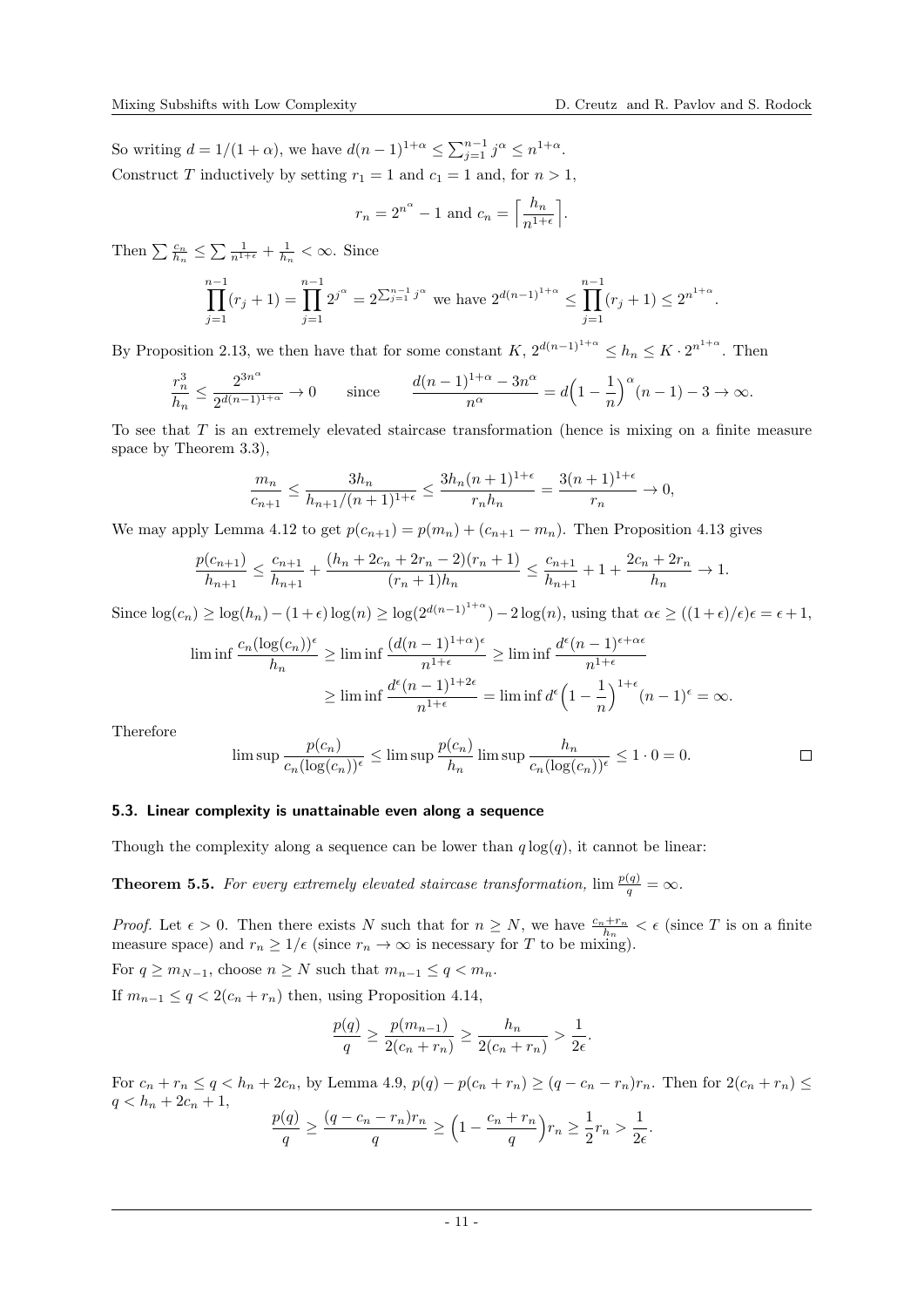For  $h_n + 2c_n + 1 \le q < m_n$ , we have  $p(q) \ge p(h_n + 2c_n) \ge (h_n + c_n - r_n)r_n$ . Provided  $\epsilon < 1/4$ , we have  $(1 - \epsilon)/(1 + 2\epsilon) \geq 1/2$  so for  $h_n + 2c_n \leq q < m_n$ ,

$$
\frac{p(q)}{q}\geq \frac{(h_n+c_n-r_n)r_n}{m_n}=\frac{1+\frac{c_n-r_n}{h_n}}{1+2\frac{c_n+r_n-1}{h_n}}\cdot r_n>\frac{1-\epsilon}{1+2\epsilon}\cdot\frac{1}{\epsilon}\geq \frac{1}{2\epsilon}.
$$

Taking  $\epsilon \to 0$  then gives  $\frac{p(q)}{q} \to \infty$  as for all sufficiently large q we have  $\frac{p(q)}{q} > \frac{1}{2\epsilon}$ .

## A. Mixing for extremely elevated staircase transformations

For our proof of mixing, we do not need the full strength of extremely elevated staircase transformations and so will define a more general class:

Definition A.1. A rank-one transformation is an elevated staircase transformation when it has nondecreasing cut sequence  $\{r_n\}$  tending to infinity with  $\frac{r_n^2}{h_n} \to 0$ , and spacer sequence given by  $s_{n,i} =$  $c_n + i$  for  $0 \leq i < r_n$  and  $s_{n,r_n} = 0$  for some sequence  $\{c_n\}$  such that  $c_{n+1} \geq c_n + r_n$  and  $\sum \frac{c_n + r_n}{h_n} < \infty$ .

Due to Proposition [3.2,](#page-4-0) this is the same as the more natural  $s_{n,i} = e_n + i$  for some sequence  $\{e_n\}$  required to satisfy no condition beyond  $e_n \geq 0$  (and  $\sum \frac{1}{h_n} \sum_{j \leq n} e_j < \infty$  which is to ensure finite measure). In particular, our class includes traditional staircases.

The proof of mixing is very similar to that of [\[CS04\]](#page-17-12) for traditional staircases; our proof is self-contained. Theorem [3.3](#page-5-0) is a special case of:

<span id="page-11-0"></span>Theorem A.2. Every elevated staircase transformation is mixing (on a finite measure space).

**Remark A.3.** The requirement that  $\frac{r_n^2}{h_n} \to 0$  is not necessary but one would need to bring the more complicated and technical techniques of [\[CS10\]](#page-17-13) in to prove it.

The remainder of the appendix is devoted the proof of Theorem [A.2.](#page-11-0)

<span id="page-11-2"></span>Proposition A.4. Every elevated staircase transformation is on a finite measure space.

*Proof.* Writing  $S_n$  for the union of the spacers added above the  $n^{th}$  column,

$$
\mu(S_n) = (c_n r_n + \frac{1}{2} r_n (r_n - 1)) \mu(I_{n+1}) = \left( c_n \frac{r_n}{r_n + 1} + \frac{1}{2} \frac{r_n (r_n - 1)}{r_n + 1} \right) \mu(I_n) \le \frac{c_n + r_n}{h_n} \mu(C_n),
$$

and therefore  $\mu(C_{n+1}) = \mu(C_n) + \mu(S_n) \leq (1 + \frac{c_n + r_n}{h_n})\mu(C_n)$ .. Then  $\mu(C_{n+1}) \leq \prod_{j=1}^{n} (1 + \frac{c_j + r_j}{h_j})\mu(C_1)$ , meaning that  $\log(\mu(C_{n+1})) \le \log(\mu(C_1)) + \sum_{j=1}^n \log(1 + \frac{c_j + r_j}{h_j}).$  As  $\frac{c_n + r_n}{h_n} \to 0$ , since  $\log(1 + x) \approx x$  for  $x \approx 0$ ,  $\lim_{n} \log(\mu(C_{n+1})) \lesssim \log(\mu(C_1)) + \sum_{j=1}^{\infty} \frac{c_j + r_j}{h_j}$  $\frac{+r_j}{h_j} < \infty$  gives that T is on a finite measure space.

From here on, assume that all transformations T are on probability spaces.

<span id="page-11-1"></span>**Lemma A.5.** Let T be any rank-one transformation and B be a union of levels in some column  $C_N$ . Then for any  $n \geq N$ ,  $0 \leq a < h_n$  and  $0 \leq i \leq r_n$ ,

$$
\mu(I_{n,a}^{[i]}\cap B)-\mu(I_{n,a}^{[i]})\mu(B)=\frac{1}{r_n+1}\big(\mu(I_{n,a}\cap B)-\mu(I_{n,a})\mu(B)\big).
$$

*Proof.* Since B is a union of levels in  $C_N$ , it is also a union of levels in  $C_n$ . Therefore  $I_{n,a} \subseteq B$  or  $I_{n,a} \cap B = \emptyset$ . When  $I_{n,a} \subseteq B$ , we have  $\mu(I_{n,a}^{[i]} \cap B) = \mu(I_{n,a}^{[i]}) = \frac{1}{r_n+1}\mu(I_{n,a}) = \frac{1}{r_n+1}\mu(I_{n,a} \cap B)$  and when  $I_{n,a} \cap B = \emptyset$ , we have  $\mu(I_{n,a}^{[i]} \cap B) = 0 = \mu(I_{n,a} \cap B)$ .  $\Box$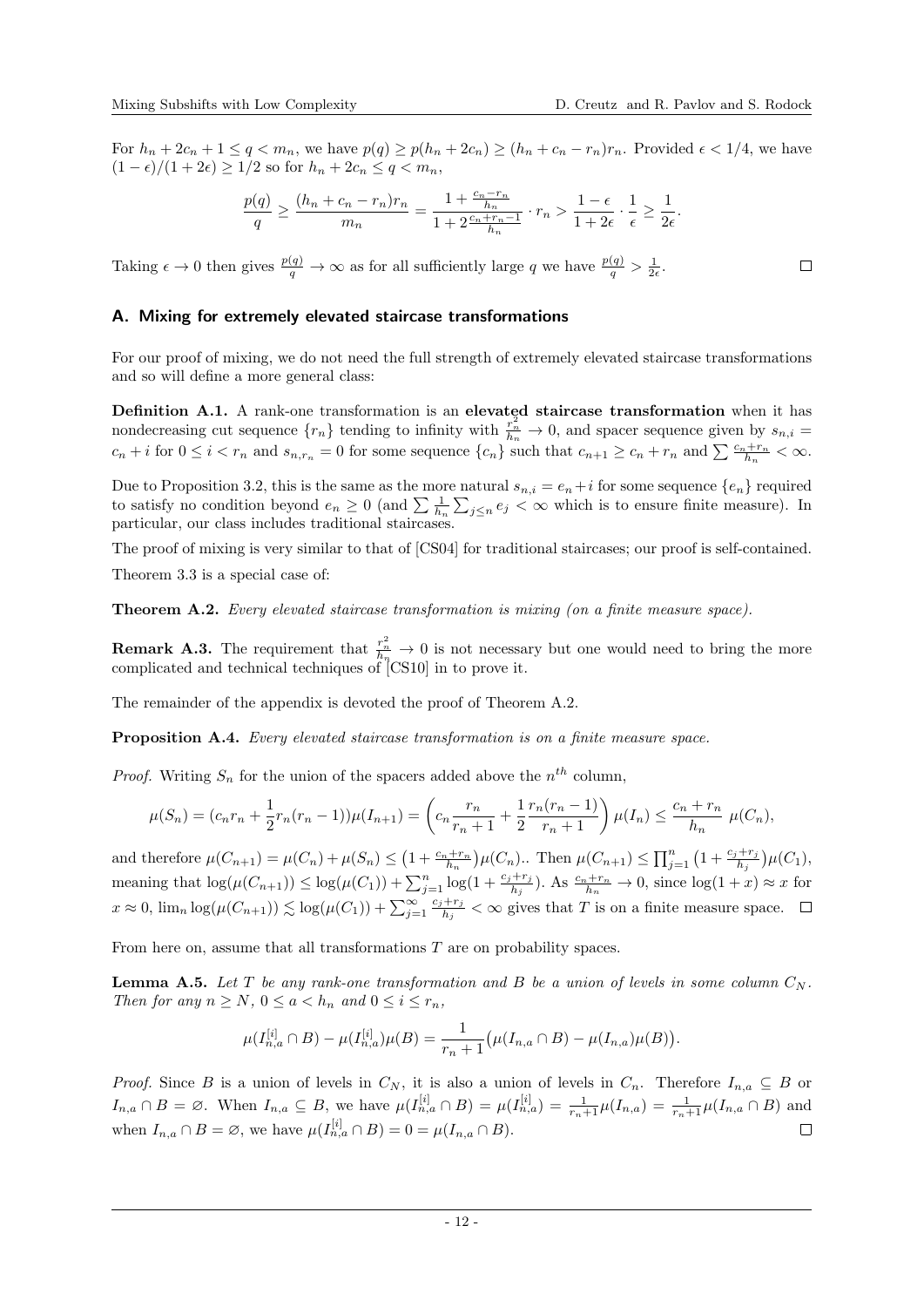<span id="page-12-0"></span>**Lemma A.6.** Let T be an elevated staircase transformation with height sequence  $\{h_n\}$ . Let  $I_{n,a}$  be the  $a^{th}$  level in the n<sup>th</sup> column  $C_n$  for T. Let B be a union of levels in a column  $C_N$  with  $N \leq n$ . Then for k such that  $ki + \frac{1}{2}k(k-1) \leq a < h_n$ ,

$$
|\mu(T^{k(h_n+c_n)}(I_{n,a}) \cap B) - \mu(I_{n,a})\mu(B)| \leq \int_{I_{n,a}} \left| \frac{1}{r_n+1} \sum_{i=0}^{r_n} \chi_B \circ T^{-ki-\frac{1}{2}k(k-1)} - \mu(B) \right| d\mu + \frac{2k+2}{r_n+1} \mu(I_n).
$$

*Proof.* Write  $I_{n,a}$  as a disjoint union of all the sublevels of  $I_{n,a}$  so that

$$
|\mu(T^{k(h_n+c_n)}(I_{n,a}) \cap B) - \mu(I_{n,a})\mu(B)| = |\sum_{i=0}^{r_n} \mu(T^{k(h_n+c_n)}(I_{n,a}^{[i]}) \cap B) - \mu(I_{n,a}^{[i]})\mu(B)|.
$$

Now for  $i < r_n$ ,  $T^{h_n}(I_{n,a}^{[i]}) = T^{-i-c_n}(I_{n,a}^{[i+1]})$  and so  $T^{h_n+c_n}(I_{n,a}^{[i]}) = T^{-i}(I_{n,a}^{[i+1]})$ . Applying this k times, for  $i < r_n - k$ , we get  $T^{k(h_n + c_n)}(I_{n,a}^{[i]}) = T^{-i-(i+1)-...-(i+k-1)}(I_{n,a}^{[i+k]}) = T^{-ki-\frac{1}{2}k(k-1)}(I_{n,a}^{[i+k]}).$  So for  $ki + \frac{1}{2}k(k-1) \le a < h_n,$ 

$$
|\mu(T^{k(h_n+c_n)}(I_{n,a}) \cap B) - \mu(I_{n,a})\mu(B)| = |\sum_{i=0}^{r_n} \mu(T^{k(h_n+c_n)}(I_{n,a}^{[i]}) \cap B) - \mu(I_{n,a}^{[i]})\mu(B)|
$$
  

$$
\leq |\sum_{i=0}^{r_n - (k+1)} \mu(T^{-ki - \frac{1}{2}k(k-1)}(I_{n,a}^{[i+k]}) \cap B) - \mu(I_{n,a}^{[i+k]})\mu(B)| + \frac{k+1}{r_n + 1} \mu(I_{n,a})
$$
  

$$
= |\sum_{i=0}^{r_n - (k+1)} \mu(I_{n,a-ki - \frac{1}{2}k(k-1)}^{[i+k]} \cap B) - \mu(I_{n,a-ki - \frac{1}{2}k(k-1)}^{[i+k]})\mu(B)| + \frac{k+1}{r_n + 1} \mu(I_{n,a}).
$$

By Lemma [A.5](#page-11-1) then

$$
\begin{split}\n|\mu(T^{k(h_n+c_n)}(I_{n,a}) \cap B) - \mu(I_{n,a})\mu(B)| \\
&\leq |\frac{1}{r_n+1} \sum_{i=0}^{r_n-(k+1)} \mu(I_{n,a-ki-\frac{1}{2}k(k-1)} \cap B) - \mu(I_{n,a-ki-\frac{1}{2}k(k-1)})\mu(B)| + \frac{k+1}{r_n+1} \mu(I_{n,a}) \\
&= |\frac{1}{r_n+1} \sum_{i=0}^{r_n-(k+1)} \mu(T^{-ki-\frac{1}{2}k(k-1)}(I_{n,a}) \cap B) - \mu(I_{n,a})\mu(B)| + \frac{k+1}{r_n+1} \mu(I_{n,a}) \\
&\leq |\frac{1}{r_n+1} \sum_{i=0}^{r_n} \mu(T^{-ki-\frac{1}{2}k(k-1)}(I_{n,a}) \cap B) - \mu(I_{n,a})\mu(B)| + 2\frac{k+1}{r_n+1} \mu(I_{n,a}) \\
&\leq \int_{I_{n,a}} |\frac{1}{r_n+1} \sum_{i=0}^{r_n} \chi_B \circ T^{-ki-\frac{1}{2}k(k-1)} - \mu(B)| d\mu + \frac{2k+2}{r_n+1} \mu(I_{n,a}).\n\end{split}
$$

**Definition A.7.** A sequence  $\{t_n\}$  is **mixing** for T when for all measurable sets A and B,

$$
\lim_{n \to \infty} \mu(T^n A \cap B) = \mu(A)\mu(B).
$$

**Definition A.8** ([\[CS04\]](#page-17-12)). A sequence  $\{t_n\}$  is **rank-one uniform mixing** for T when for every union of levels B,

$$
\lim_{n \to \infty} \sum_{a=0}^{h_n - 1} |\mu(T^{t_n}(I_{n,a}) \cap B) - \mu(I_{n,a})\mu(B)| = 0.
$$

<span id="page-12-1"></span>**Proposition A.9** ([\[CS04\]](#page-17-12)). If  $\{t_n\}$  is rank-one uniform mixing for T, then  $\{t_n\}$  is mixing for T.

Proof. Every measurable set can be arbitrarily well approximated by a union of levels.

 $\Box$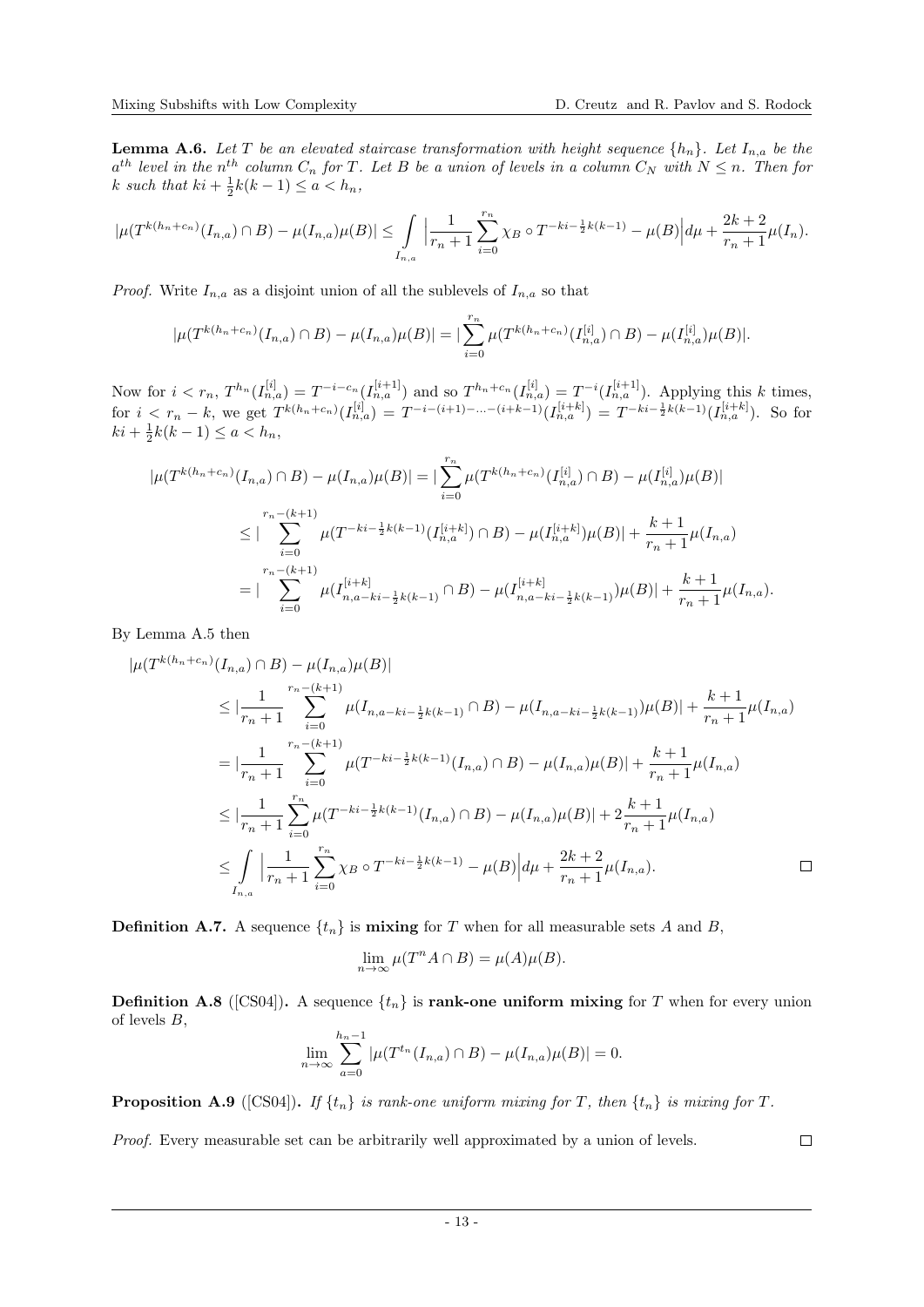<span id="page-13-0"></span>**Theorem A.10.** Let T be an elevated staircase transformation with height sequence  $\{h_n\}$  and  $k \in \mathbb{N}$ such that  $T^k$  is ergodic. Then the sequence  $\{k(h_n + c_n)\}\$ is rank-one uniform mixing for T.

*Proof.* By Lemma [A.6,](#page-12-0) for a such that  $ki + \frac{1}{2}k(k-1) \le a < h_n$ , since  $ki + \frac{1}{2}k(k-1) \le kr_n + k^2$ ,  $\mathbf{r}$ 

$$
\sum_{a=0}^{h_n-1} |\mu(T^{k(h_n+c_n)}(I_{n,a}) \cap B) - \mu(I_{n,a})\mu(B)|
$$
\n
$$
\leq (kr_n + k^2)\mu(I_n) + \sum_{a=kr_n+r_n^2}^{h_n-1} \left( \int_{I_{n,a}} \left| \frac{1}{r_n+1} \sum_{i=0}^{r_n} \chi_B \circ T^{-ki-\frac{1}{2}k(k-1)} - \mu(B) \right| d\mu + \frac{2k+2}{r_n+1} \mu(I_{n,a}) \right)
$$
\n
$$
\leq (kr_n + k^2)\mu(I_n) + \int \left| \frac{1}{r_n+1} \sum_{i=0}^{r_n} \chi_B \circ T^{-ki-\frac{1}{2}k(k-1)} - \mu(B) \right| d\mu + h_n \left( \frac{2k+2}{r_n+1} \right) \mu(I_n),
$$

using that the levels are disjoint. Clearly  $(kr_n + k^2)\mu(I_n) \leq \frac{k r_n}{h_n} + \frac{k^2}{h_n} \to 0$  and  $h_n \frac{2k+2}{r_n+1}\mu(I_n) \leq \frac{2k+2}{r_n+1} \to 0$ . That T is measure-preserving and the mean ergodic theorem applied to  $T^k$  give

$$
\int \left| \frac{1}{r_n + 1} \sum_{i=0}^{r_n} \chi_B \circ T^{-ki - \frac{1}{2}k(k-1)} - \mu(B \mid d\mu \le \int \left| \frac{1}{r_n + 1} \sum_{i=0}^{r_n} \chi_B \circ T^{-ki} - \mu(B) \right| d\mu \right|
$$
  

$$
\le \left( \int \left| \frac{1}{r_n + 1} \sum_{i=0}^{r_n} \chi_B \circ T^{-ki} - \mu(B) \right|^2 d\mu \right)^{1/2} \to 0. \quad \Box
$$

<span id="page-13-2"></span>**Corollary A.11.** If T is an elevated staircase transformation then  $T^k$  is ergodic for each fixed k.

*Proof.* Using Theorem [A.10](#page-13-0) with  $k = 1$ , since T is ergodic we have that  $\{h_n + c_n\}$  is uniform mixing, hence mixing by Proposition [A.9.](#page-12-1) The existence of a mixing sequence for  $T$  implies  $T$  is weakly mixing hence each power of  $T$  is ergodic.  $\Box$ 

<span id="page-13-1"></span>**Lemma A.12.** Let T be a rank-one transformation and  $\{c_n\}$  a sequence such that  $\frac{c_n}{h_n} \to 0$ . If  $q \in \mathbb{N}$ and  $\{q(h_n+c_n)\}\$  and  $\{(q+1)(h_n+c_n)\}\$  are rank-one uniform mixing and  $\{t_n\}\$ is a sequence such that  $q(h_n + c_n) \leq t_n < (q+1)(h_n + c_n)$  for all n then  $\{t_n\}$  is rank-one uniform mixing.

*Proof.* For  $0 \le a < q(h_n + c_n) - t_n + h_n$ , we have  $0 \le t_n - q(h_n + c_n) \le t_n + a - q(h_n + c_n) < h_n$ , so

$$
T^{t_n}(I_{n,a}) = T^{t_n+a}(I_{n,0}) = T^{q(h_n+c_n)}(I_{n,t_n+a-q(h_n+c_n)}).
$$

For  $(q + 1)(h_n + c_n) - t_n \le a < h_n$ , we have  $0 \le t_n + a - (q + 1)(h_n + c_n) < a < h_n$ , so

$$
T^{t_n}(I_{n,a}) = T^{t_n+a}(I_{n,0}) = T^{(q+1)(h_n+c_n)}(I_{n,t_n+a-(q+1)(h_n+c_n)}).
$$

For a union of levels B in  $C_N$  and  $n \geq N$ ,

$$
\sum_{a=0}^{h_n-1} |\mu(T^{t_n}(I_{n,a} \cap B) - \mu(I_{n,a})\mu(B)|
$$
\n
$$
\leq \sum_{a=0}^{q(h_n+c_n)-t_n+h_n-1} |\mu(T^{q(h_n+c_n)}I_{n,t_n+a-q(h_n+c_n)} \cap B) - \mu(I_n)\mu(B)| + c_n\mu(I_n)
$$
\n
$$
+ \sum_{a=(q+1)(h_n+c_n)-t_n}^{h_n-1} |\mu(T^{(q+1)(h_n+c_n)}I_{n,t_n+a-(q+1)(h_n+c_n)} \cap B) - \mu(I_n)\mu(B)|
$$
\n
$$
\leq \sum_{b=0}^{h_n-1} |\mu(T^{q(h_n+c_n)}I_{n,b} \cap B) - \mu(I_n)\mu(B)| + c_n\mu(I_n)
$$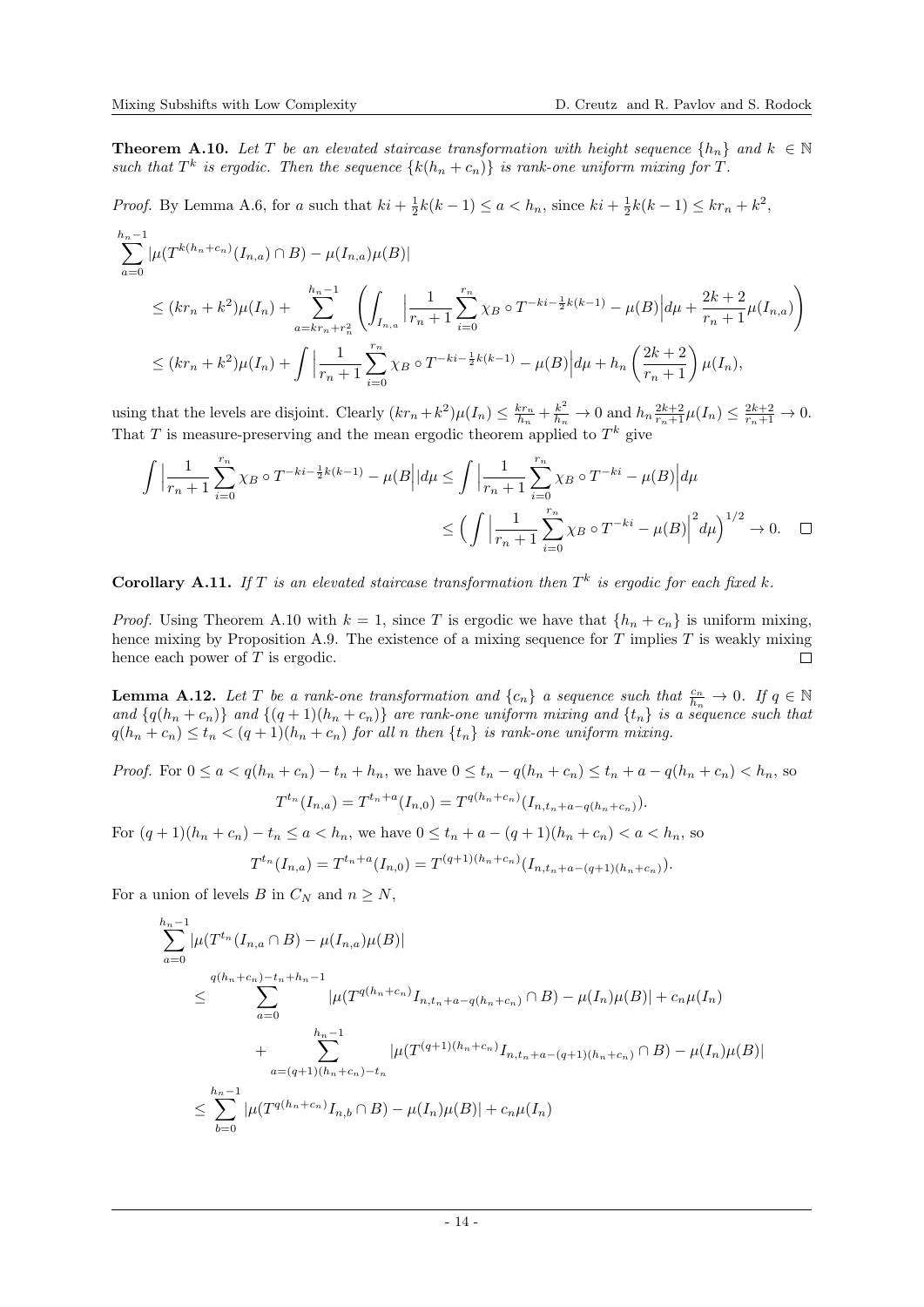$$
+\sum_{b=0}^{h_n-1} |\mu(T^{(q+1)(h_n+c_n)}I_{n,b}\cap B) - \mu(I_n)\mu(B)| \to 0
$$

since  $\{q(h_n + c_n)\}, \{(q+1)(h_n + c_n)\}\)$  are rank-one uniform mixing and  $c_n\mu(I_n) \leq \frac{c_n}{h_n} \to 0$ .  $\Box$ 

<span id="page-14-0"></span>**Proposition A.13.** Let T be a rank-one transformation and  $\{c_n\}$  a sequence such that  $\frac{c_n}{h_n} \to 0$ . If  $k \in \mathbb{N}$  and  $\{q(h_n + c_n)\}\$ is rank-one uniform mixing for each  $q \leq k+1$  and  $\{t_n\}$  is a sequence such that  $h_n + c_n \leq t_n < (k+1)(h_n + c_n)$  for all n then  $\{t_n\}$  is mixing.

*Proof.* Since  $t_n < (k+1)(h_n + c_n)$ , there is some  $q_n \leq q$  such that  $q_n(h_n + c_n) \leq t_n < (q_n + 1)(h_n + c_n)$ . Let  $\{t_{n_j}\}\$ be any subsequence of  $\{t_n\}$ . Since  $q_n \leq k$  for all n and q is fixed, there exists a further subsequence  $\{t_{n_{j_k}}\}$  on which  $q_{n_{j_k}}$  is constant. By Lemma [A.12](#page-13-1) and Proposition [A.9,](#page-12-1)  $\{t_{n_{j_k}}\}$  is mixing. As every subsequence of  $\{t_n\}$  has a mixing subsequence,  $\{t_n\}$  is mixing.  $\Box$ 

<span id="page-14-1"></span>**Lemma A.14.** Let T be a measure-preserving transformation. If for each fixed  $\ell \in \mathbb{N}$ ,  $\{t_n\}$  is mixing, then for any  $\epsilon > 0$  there exists L and N such that for all  $n \ge N$ ,  $\int \left| \frac{1}{L} \sum_{n=1}^{L} \right|$  $\sum_{\ell=1} \chi_B \circ T^{-\ell t_n} - \mu(B)| d\mu < \epsilon.$ 

*Proof.* Take  $L > 2/\epsilon^2$  and N so that  $|\mu(T^{\ell t_n}(B) \cap B) - \mu(B)\mu(B)| < \epsilon^2/2$  for  $\ell < L$  and  $n > N$ . Then

$$
\int \left| \frac{1}{L} \sum_{m=1}^{L} \chi_B \circ T^{-mt_n} - \mu(B) \right|^2 d\mu = \frac{1}{L^2} \sum_{r,m=1}^{L} \mu(T^{(m-r)t_n}(B) \cap B) - \mu(B)\mu(B)
$$
  

$$
\leq \frac{1}{L} + \frac{1}{L} \sum_{\ell=1}^{L-1} \frac{L - \ell}{L} \mu(T^{\ell t_n}(B) \cap B) - \mu(B)\mu(B) < 2\epsilon^2/2 = \epsilon^2
$$

so, by Cauchy-Schwarz,  $\int \left| \frac{1}{L} \right| \sum_{n=1}^{L}$  $\sum_{\ell=1}^L \chi_B \circ T^{-\ell t_n} - \mu(B)| d\mu \leq \sqrt{\frac{2}{L}}$  $\epsilon^2=\epsilon.$ 

<span id="page-14-2"></span>**Lemma A.15** (Block Lemma [\[Ada98\]](#page-16-0)). For T measure-preserving and  $R, L, p \in \mathbb{N}$  with  $pL \leq R$ ,  $\int \left| \frac{1}{R} \right|$  $\sum_{ }^{R-1}$  $\sum_{r=0}^{\infty} \chi \circ T^{-r} | d\mu \leq \int |\frac{1}{L}$  $\sum_{i=1}^{L-1}$  $_{\ell=0}$  $\chi \circ T^{-p\ell} | d\mu + \frac{pL}{R} \int |\chi| d\mu.$ 

Proof. 
$$
0 \leq R - pL\left[\frac{R}{pL}\right] \leq \frac{pL}{r}
$$
 so  $\int \left|\frac{R}{R}\right| \leq \frac{R}{r-0} \chi \circ T^{-r} |d\mu \leq \frac{pL}{R} + \int \left|\frac{1}{R}\right| \sum_{r=0}^{\left[\frac{R}{pL}\right]-1} \chi \circ T^{-r} |d\mu$  and  
\n
$$
\int \left|\frac{1}{R}\sum_{r=0}^{pL\left[\frac{R}{pL}\right]-1} \chi \circ T^{-r} |d\mu = \frac{pL\left[\frac{R}{pL}\right]}{R} \int \left|\frac{1}{\left[\frac{R}{pL}\right]} \sum_{m=0}^{\left[\frac{R}{pL}\right]-1} \frac{1}{p} \sum_{b=0}^{p-1} \frac{1}{L} \sum_{\ell=0}^{L-1} \int \chi \circ T^{-p\ell} \circ T^{-b} \circ T^{-mpL} |d\mu \right.
$$
\n
$$
\leq \frac{1}{\left[\frac{R}{pL}\right]} \sum_{m=0}^{\left[\frac{R}{pL}\right]-1} \sum_{p=0}^{p-1} \int \left|\frac{1}{L}\sum_{\ell=0}^{L-1} \chi \circ T^{-p\ell} \circ T^{-b} \circ T^{-mpL} |d\mu \right.
$$
\n
$$
= \frac{1}{\left[\frac{R}{pL}\right]} \sum_{m=0}^{\left[\frac{R}{pL}\right]-1} \frac{1}{p} \sum_{b=0}^{p-1} \int \left|\frac{1}{L}\sum_{\ell=0}^{L-1} \chi \circ T^{-p\ell} |d\mu = \int \left|\frac{1}{L}\sum_{\ell=0}^{L-1} \chi \circ T^{-p\ell} |d\mu. \quad \Box
$$

<span id="page-14-3"></span>**Proposition A.16.** Let T be a rank-one transformation and  $\{c_n\}$  a sequence such that  $\frac{c_n}{h_n} \to 0$ . If  ${q(h_n + c_n)}$  is rank-one uniform mixing for each fixed q and  $k_n \to \infty$  is such that  $\frac{k_n}{n} \leq 1$  then

$$
\int \Big| \frac{1}{n} \sum_{j=0}^{n-1} \chi \circ T^{-jk_n} \Big| d\mu \to 0.
$$

This condition is called power ergodic in [\[CS04\]](#page-17-12) and [\[CS10\]](#page-17-13).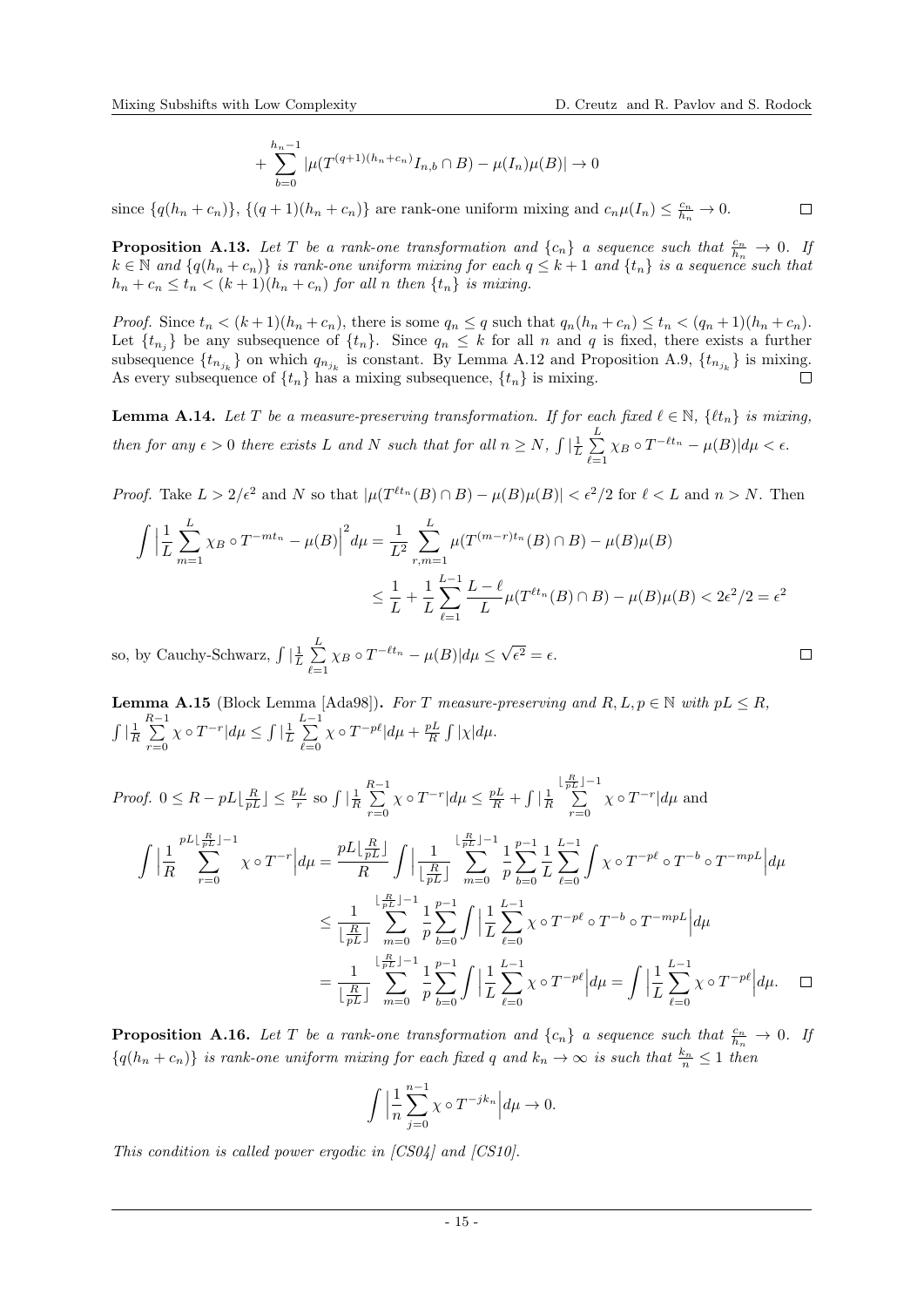*Proof.* For each n there exists a unique m such that  $h_m + c_m \leq k_n < h_{m+1} + c_{m+1}$ . Let  $p_n$  be the smallest integer such that  $p_n k_n \geq h_{m+1} + c_{m+1}$ . Suppose  $p_n k_n > 2(h_{m+1} + c_{m+1})$ . Then  $(\frac{p_n}{2})k_n > h_{m+1} + c_{m+1}$ . If  $p_n$  is even,  $p_n > \frac{p_n}{2}$ , which contradicts that  $p_n$  is the smallest integer such that  $p_n k_n \geq h_{m+1} + c_{m+1}$ . If  $p_n$  is odd,  $p_n \geq \frac{p_n+1}{2}$ , which contradicts that  $p_n$  is smallest such that  $p_n k_n \geq h_{m+1} + c_{m+1}$ . In the case when  $p_n = 1$ , then  $k_n \ge 2(h_{m+1} + c_{m+1})$  with  $k_n = h_{m+1} + c_{m+1}$ , contradicting that  $k_n < h_{m+1} + c_{m+1}$ . So  $p_n k_n < 2(h_{m+1} + c_{m+1})$ . Set  $t_n = p_n k_n$ . Then  $h_{m+1} + c_{m+1} \le t_n < 2(h_{m+1} + c_{m+1})$ . For each fixed  $\ell$  then  $(h_m + c_m) \leq \ell t_n < 2\ell(h_m + c_m)$  so  $\{\ell t_n\}$  is mixing by Proposition [A.13.](#page-14-0)

Fix  $\epsilon > 0$ . By Lemma [A.14,](#page-14-1) there exists L and N such that for  $n > N$ ,  $\int \left|\frac{1}{L}\right| \sum_{n=1}^{L}$  $\ell=1$  $\chi \circ T^{-\ell t_n} | d\mu < \epsilon$ . By Lemma [A.15,](#page-14-2)

$$
\int \Big|\frac{1}{n}\sum_{j=0}^{n-1} \chi \circ T^{-jk_n}\Big| d\mu \le \int \Big|\frac{1}{L}\sum_{\ell=0}^{L-1} \chi \circ T^{-\ell p_n k_n}\Big| d\mu + \frac{p_n L}{n} = \int \Big|\frac{1}{L}\sum_{\ell=0}^{L-1} \chi \circ T^{-\ell t_n}\Big| d\mu + \frac{p_n L}{n} < \epsilon + \frac{p_n L}{n},
$$

Since  $\frac{k_n}{n} \leq 1$  gives  $\frac{r_m}{n} = \frac{r_m k_n}{nk_n} \leq \frac{r_m}{k_n} \leq \frac{r_m}{h_m} \to 0$ ,

$$
\frac{p_n}{n} = \frac{p_n k_n}{nk_n} \le \frac{2(h_{m+1} + c_{m+1})}{n(h_m + c_m)} \le \frac{4}{n} \frac{(r_m + 1)(h_m + c_m + r_m)}{(h_m + c_m)} = \frac{4r_m}{n} \left(1 + \frac{r_m}{h_m + c_m}\right) \to 0
$$

so  $\limsup_n \int \left|\frac{1}{n}\sum_{n=1}^{n-1}\right|$  $\chi \circ T^{-jk_n} | d\mu \leq \epsilon$ . As this holds for all  $\epsilon > 0$ ,  $\int \left| \frac{1}{n} \sum_{n=1}^{n-1} \right|$  $\chi \circ T^{-jk_n} | d\mu \to 0.$  $\Box$  $j=0$  $j=0$ 

<span id="page-15-0"></span>**Theorem A.17.** Let T be an elevated staircase transformation with height sequence  $\{h_n\}$  such that  $\frac{r_n^2}{h_n} \to 0$ . Let  $\{t_n\}$  be a sequence such that  $(h_n + c_n) \le t_n < (h_{n+1} + c_{n+1})$ . Then  $\{t_n\}$  is mixing.

*Proof.* By Corollary [A.11,](#page-13-2)  $T^k$  is ergodic for each fixed k. Then by Theorem [A.10,](#page-13-0) the sequence  $\{k(h_n +$  $(c_n)$  is rank-one uniform mixing for each fixed k. By Proposition [A.13,](#page-14-0) if there exists a constant k such that  $(h_n+c_n) \le t_n < k(h_n+c_n)$ , then  $\{t_n\}$  is mixing, so writing  $t_n = k_n(h_n+c_n)+z_n$  for  $0 \le z_n < h_n+c_n$ we may assume  $k_n \to \infty$ .

For  $0 \le a < h_n - z_n$ , we have  $T^{t_n}(I_{n,a}) = T^{k_n(h_n+c_n)}(I_{n,a+z_n})$  and for  $h_n + c_n - z_n \le a < h_n$ ,

$$
T^{t_n}(I_{n,a}) = T^{t_n+a}(I_{n,0}) = T^{k_n(h_n+c_n)+z_n+a}(I_{n,0}) = T^{(k_n+1)(h_n+c_n)}(I_{n,a+z_n-h_n-c_n}).
$$

For a union of levels B in  $C_N$  and  $n \geq N$ ,

$$
\sum_{a=0}^{h_n-1} |\mu(T^{t_n}(I_{n,a}) \cap B) - \mu(I_{n,a})\mu(B)|
$$
\n
$$
\leq \sum_{a=0}^{h_n-2n-1} |\mu(T^{t_n}(I_{n,a}) \cap B) - \mu(I_{n,a})\mu(B)| + c_n\mu(I_n) + \sum_{a=h_n+c_n+z_n}^{h_n-1} |\mu(T^{t_n}(I_{n,a}) \cap B) - \mu(I_{n,a})\mu(B)|
$$
\n
$$
\leq \sum_{b=0}^{h_n-1} |\mu(T^{k_n(h_n+c_n)}(I_{n,b}) \cap B) - \mu(I_{n,b})\mu(B)| + c_n\mu(I_n)
$$
\n(\*)

$$
+\sum_{b=0}^{h_n-1} |\mu(T^{(k_n+1)(h_n+c_n)}(I_{n,b}) \cap B) - \mu(I_{n,b})\mu(B)|.
$$
 (\*\*)

We show that sum  $(\star)$  tends to zero:

$$
\sum_{b=0}^{h_n-1} |\mu(T^{k_n(h_n+c_n)}(I_{n,b}) \cap B) - \mu(I_{n,b})\mu(B)| \le \sum_{b=0}^{h_n-1} |\sum_{i=0}^{r_n-k_n} \mu(T^{k_n(h_n+c_n)}(I_{n,b}^{[i]}) \cap B) - \mu(I_{n,b}^{[i]})\mu(B)| \quad (†)
$$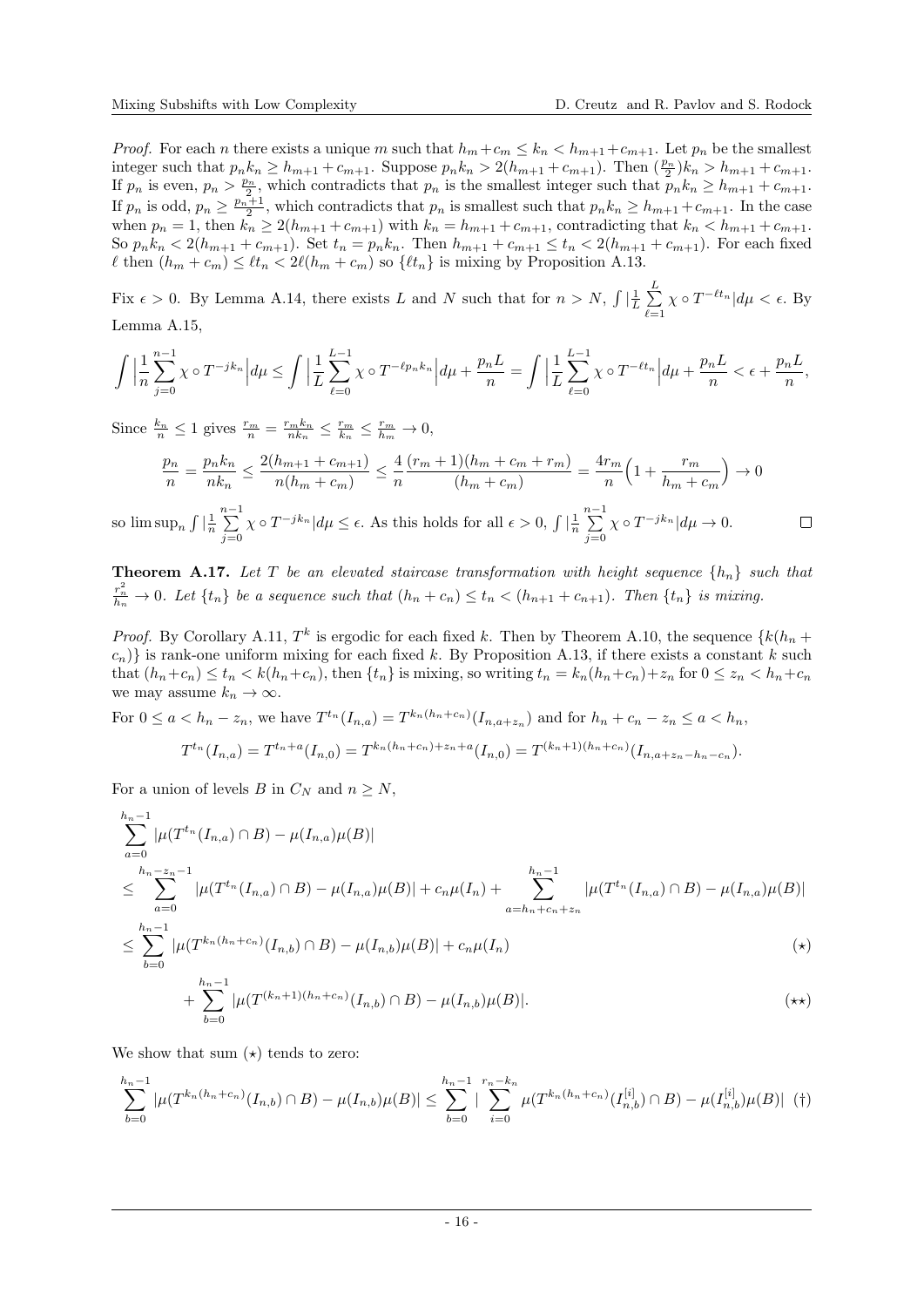$$
+\frac{2}{r_n} + \sum_{b=0}^{h_n-1} |\sum_{i=r_n-k_n+2}^{r_n} \mu(T^{k_n(h_n+c_n)}(I_{n,b}^{[i]}) \cap B) - \mu(I_{n,b}^{[i]})\mu(B)|. \tag{1}
$$

For the sum (†),

$$
\sum_{b=0}^{h_n-1} |\sum_{i=0}^{r_n-k_n} \mu(T^{k_n(h_n+c_n)}(I_{n,b}^{[i]}) \cap B) - \mu(I_{n,b}^{[i]})\mu(B)| \le (r_n k_n + \frac{1}{2} k_n (k_n - 1)) \mu(I_n) + \sum_{b=r_n k_n + \frac{1}{2}k_n (k_n - 1)}^{h_n - 1} |\sum_{i=0}^{r_n - k_n} \mu(T^{k_n(h_n+c_n)}(I_{n,b}^{[i]}) \cap B) - \mu(I_{n,b}^{[i]})\mu(B)|,
$$

and, by Lemma [A.5,](#page-11-1)

$$
\sum_{b=r_n k_n + \frac{1}{2}k_n(k_n-1)}^{k_n-1} \left| \sum_{i=0}^{r_n - k_n} \mu(T^{k_n(h_n + c_n)}(I_{n,b}^{[i]}) \cap B) - \mu(I_{n,b}^{[i]})\mu(B) \right|
$$
  

$$
= \sum_{b=r_n k_n + \frac{1}{2}k_n(k_n-1)}^{k_n-1} \left| \frac{1}{r_n+1} \sum_{i=0}^{r_n - k_n} \mu(T^{-ik_n + \frac{1}{2}k_n(k_n-1)}(I_{n,b}) \cap B) - \mu(I_{n,b})\mu(B) \right|
$$
  

$$
\leq \int \left| \frac{1}{r_n+1} \sum_{i=0}^{r_n - k_n} \chi_B \circ T^{-k_n i - \frac{1}{2}k_n(k_n - 1)} - \mu(B) \right| d\mu \to 0
$$

by Proposition [A.16](#page-14-3) as  $k_n \leq r_n + 1$ . Since  $k_n \leq r_n$ ,  $r_n k_n + \frac{1}{2} k_n (k_n - 1) \leq 2r_n^2$  and since  $\frac{r_n^2}{h_n} \to 0$  by assumption,  $(r_n k_n + \frac{1}{2} k_n (k_n - 1)) \mu(I_n) \to 0$ . So sum (†) tends to zero.

For the sum (‡): for  $r_n - k_n + 2 \le i < r_n + 1$  and  $k_n \le r_n$ , since  $\frac{r_n^2}{h_n} \to 0$  we have  $k_n(h_n + c_n) + i(h_n + c_n) \ge$  $(r_n + 2)(h_n + c_n) = h_{n+1} + h_n + 2c_n - \frac{1}{2}r_n(r_n - 1) \ge h_{n+1}$  so

$$
T^{k_n(h_n+c_n)}(I_{n,b}^{[i]}) = T^{k_n(h_n+c_n)}(I_{n+1,b+i(h_n+c_n)+\frac{1}{2}i(i-1)})
$$
  
= 
$$
T^{k_n(h_n+c_n)+i(h_n+c_n)+\frac{1}{2}i(i-1)}(I_{n+1,b}) = T^{h_{n+1}}(I_{n+1,b+h_n+2c_n-\frac{1}{2}r_n(r_n-1)}).
$$

Therefore, the sum (‡) satisfies

$$
\sum_{b=0}^{h_n-1} |\sum_{i=r_n-k_n+2}^{r_n} \mu(T^{k_n(h_n+c_n)}(I_{n,b}^{[i]}) \cap B) - \mu(I_{n,b}^{[i]})\mu(B)| \le \sum_{y=0}^{h_{n+1}-1} |\mu(T^{h_{n+1}}(I_{n+1,y}) \cap B) - \mu(I_{n+1,y})\mu(B)|
$$

which tends to zero as  $\{h_n\}$  is rank-one uniform mixing.

Since (†) and (‡) tend to 0, we have that  $(\star)$  tends to zero. The same argument with  $k_n + 1$  in place of  $k_n$  shows that  $(\star \star)$  tends to zero. As  $c_n \mu(I_n) \leq \frac{c_n}{h_n} \to 0$ , this shows  $\{t_n\}$  is rank-one uniform mixing.

*Proof of Theorem [A.2.](#page-11-0)* By Proposition [A.4,](#page-11-2) T is on a finite measure space. Let  $\{t_m\}$  be any sequence. Set  $p_m$  such that  $h_{p_m} + c_{p_m} \leq t_m < h_{p_m+1} + c_{p_m+1}$ . Choose a subsequence  $\{t_{m_j}\}$  of  $\{t_m\}$  such that  $p_{m_j}$ is strictly increasing. Then  $\exists \{q_n\}$  with  $h_n + c_n \leq q < h_{n+1} + c_{n+1}$  such that  $\{t_{m_j}\}$  is a subsequence of  ${q_n}$  (take  ${q_n} = {t_{m_j}} \cup {h_n + c_n | n \text{ s.t. } \forall j, p_{m_j} \neq n}$ ). Theorem [A.17](#page-15-0) gives  ${q_n}$  is mixing so  ${t_{m_j}}$ is. As every  $\{t_m\}$  has a mixing subsequence, T is mixing.  $\Box$ 

## References

<span id="page-16-0"></span>[Ada98] Terrence M. Adams, Smorodinsky's conjecture on rank-one mixing, Proc. Amer. Math. Soc. 126 (1998), no. 3, 739–744. MR 1443143